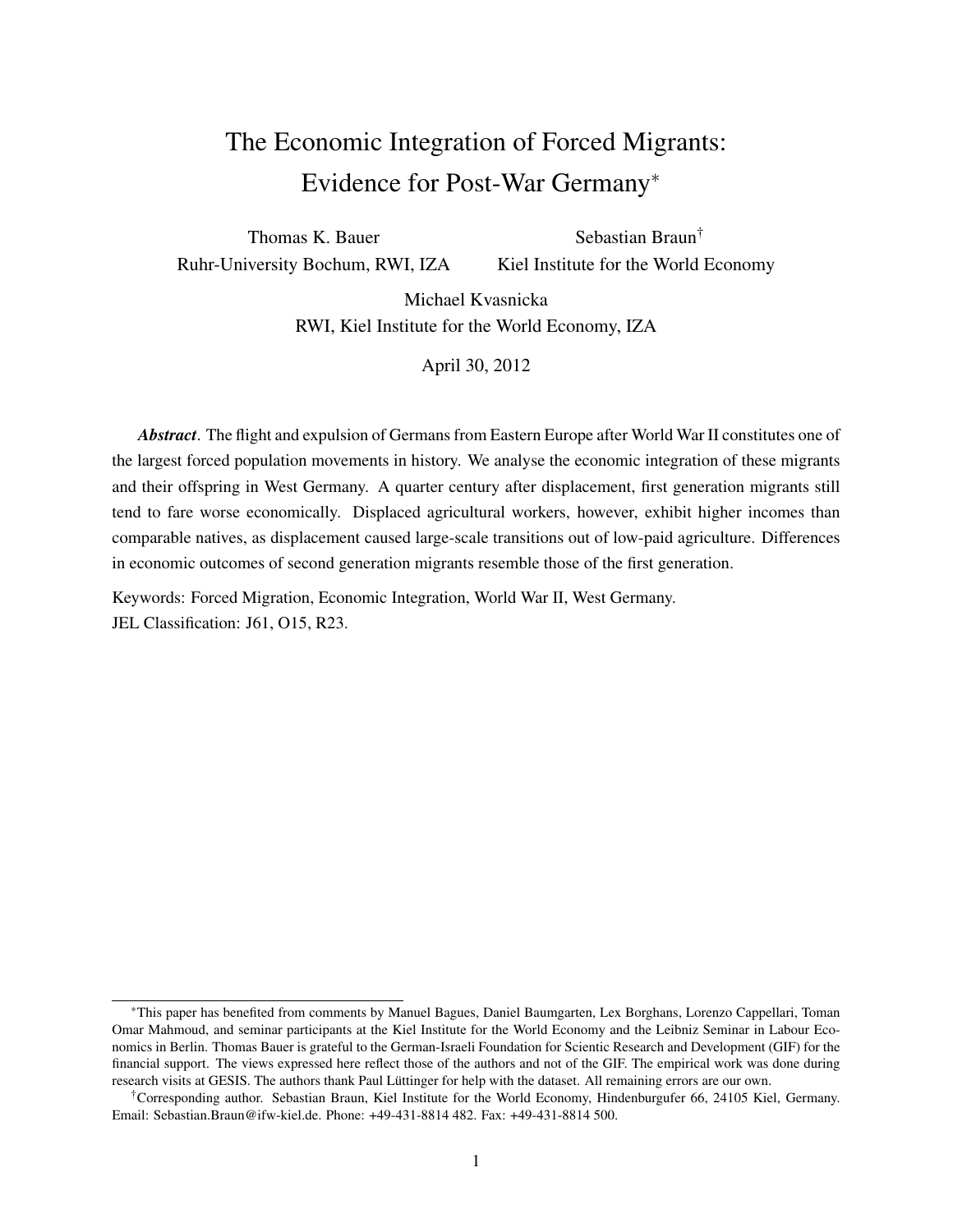## 1 Introduction

The mass exodus of Germans from Eastern Europe to West Germany during and after World War II marks one of the largest forced population movements in history. It involved millions of Germans who fled or were expelled, most of them from the former eastern territories of the German Reich. In 1950, displaced Germans (*Heimatvertriebene*) accounted for nearly 17 percent of the total West German population. Their integration posed a paramount challenge for the war-ridden country. West Germany's cities, infrastructure and housing stock laid in ruins, and the displaced arrived with hardly any possessions. Although prospects looked grim initially, integration has been viewed as swift and successful by the contemporary German public. This paper provides a comprehensive empirical analysis of the medium- and long-run economic integration of the displaced and their offspring, and explores to what extent such a positive view is indeed justified.<sup>1</sup> Our results suggest that it is largely not.

The question of how immigrants integrate into the economy of the destination country is a major theme in migration research (Bauer et al., 2005; Kerr and Kerr, 2011). Following the seminal study by Chiswick (1978), empirical studies on the economic integration of immigrants have mostly focused on the US and on the relative earnings of first generation migrants who migrated voluntarily (see Borjas, 1999, for a survey). Far less attention has been devoted to other economic outcomes, such as unemployment, occupational status, or wealth, as well as to the economic integration of second generation migrants (Kerr and Kerr,  $2011$ ).<sup>2</sup> Furthermore, only a few studies have investigated the integration of migrants who have been forced to migrate because of natural disasters, wars, or ethnic conflicts.<sup>3</sup> This is despite the fact that forced migration is a problem of global scale. At the end of 2010, some 43.7 million people were forcefully uprooted because of conflict and persecution alone (UNHCR, 2011).

Our study of forced migrants in post-war Germany provides a detailed analysis of a major migration episode in world history and broadens the scope of the existing integration literature in several respects. We consider forced rather than voluntary migrants and study both first and second generation migrants. Moreover, and unlike most of the few studies on forced migrants, we are able to investigate medium- and long-run outcomes.<sup>4</sup> Last but not least, we consider a broader set of outcomes than most studies. Apart from income, we explore also unemployment, the occupational status and sectoral affiliation of individuals, home ownership, the sectoral and regional post-displacement mobility of migrants, and their educational attainment.

 $1_A$  number of recent studies have used the inflow of German forced migrants after World War II (Braun and Mahmoud, 2011), of ethnic Germans from the Warsaw Pact countries since the late 1980s (Glitz, 2012), and of East Germans after reunification (Arntz and Bonin, 2011; D'Amuri et al., 2010; Prantl and Spitz-Oener, 2011) as quasi-experiments to study the labour market effects of immigration for native West Germans. These papers do not, however, study the integration of migrants.

<sup>&</sup>lt;sup>2</sup>Among the notable exceptions are Algan et al. (2010) who provide a comprehensive comparative analysis of the performance of first and second generation immigrants in France, Germany, and the UK. The authors do not only concentrate on wages, but also study differences in employment and educational attainment.

 $3$ Notable exceptions are Ibáñez and Vélez (2008) who study the welfare consequences of displacement in Colombia; Kondylis (2007, 2008) who investigates displaced persons from Bosnia and Herzegovina and Rwanda; Vigdor (2007), Groen and Polivka  $(2008)$ , and Sacerdote  $(2009)$  who study persons displaced by hurricane Katrina in the US; and Sarvimäki et al.  $(2009)$  who study Fins forced to re-settle from areas ceded to the Soviet Union after World War II.

 $4E$ xcept for the study by Sarvimäki et al. (2009), all of the work on forced migration cited above focuses exclusively on short-run outcomes measured mostly only one to three years after displacement.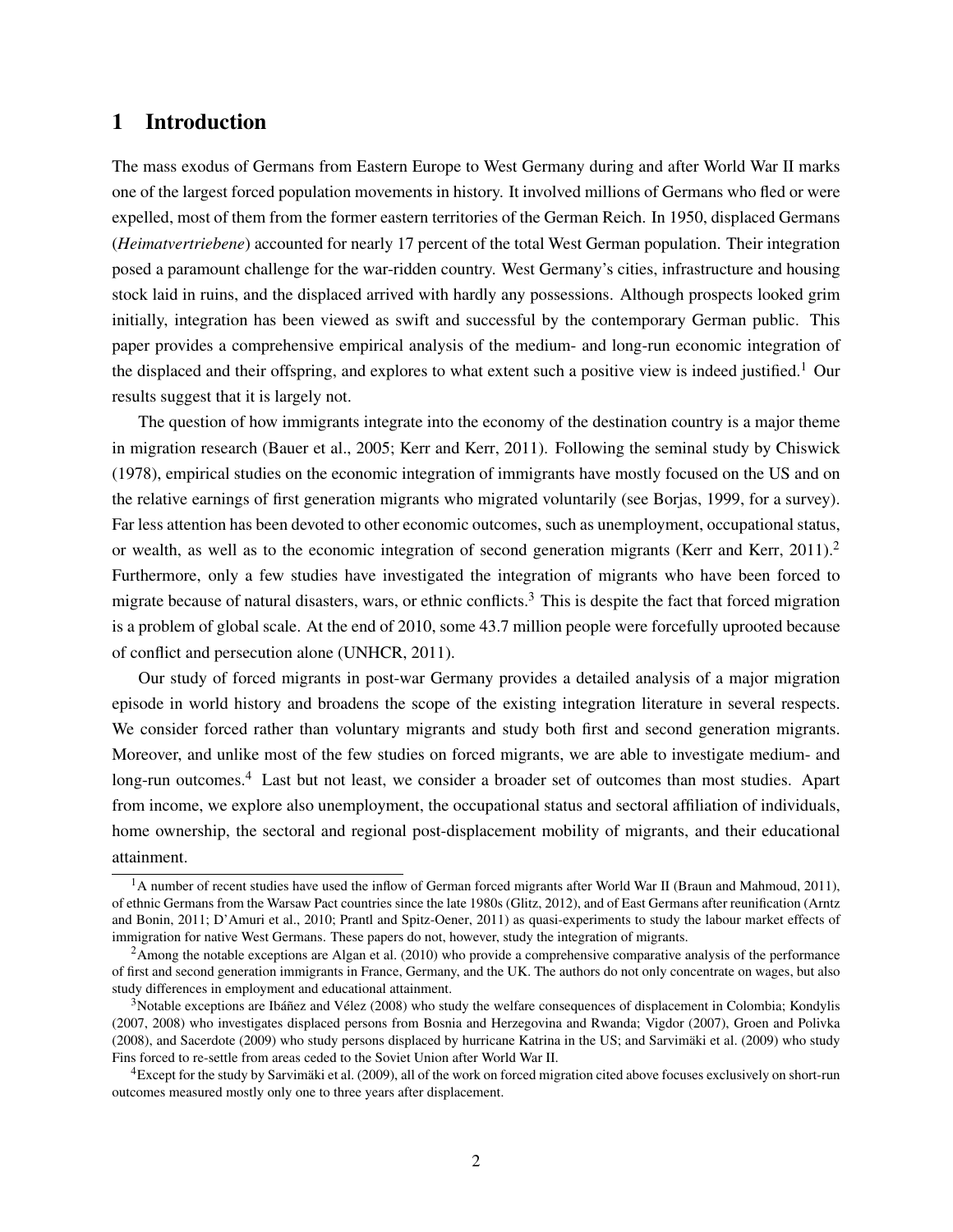From an analytical perspective, our specific historical setting provides a natural experiment that allows us to abstract from many confounding factors that usually aggravate the analysis of the integration of migrants. First, displacement was not confined to a selective sub-group of Germans in Eastern Europe, e.g., to those that could expect to gain from migrating. Empirical problems associated with selective migration (Borjas, 1991), therefore, do not arise. Second, selective re-migration (Lubotsky, 2007) is no problem either, as forced migrants could not return to their homelands that lay beyond the Iron Curtain. Third, displaced Germans from Eastern Europe and native West Germans spoke the same language, though usually with a different dialect, and had both been educated in German schools. Language acquisition (Chiswick and Miller, 1995; Dustmann and Fabbri, 2003) and the transferability of skills (Bauer and Basilio, 2010), both notoriously difficult to measure, thus do not play a role for the integration process. Fourth, the vast majority of forced migrants arrived in West Germany within a relatively brief period of time (1944-1946). As a consequence, differential cohort and time effects that arise if cohorts of migrants of different average productivity enter the destination economy in different phases of the economic cycle (Borjas, 1999) are not encountered in our analysis. Finally, our data set provides detailed information on the socio-demographic and labour market characteristics of migrants prior to displacement. We are thus able to control for potential pre-war differences between the displaced and native West Germans.

Our findings show that even a quarter of a century after displacement, forced migrants and native West Germans that were comparable before the war perform strikingly different in post-war Germany.<sup>5</sup> In 1971, first generation displaced men have 5.1% lower incomes than native men and displaced women 3.8% lower incomes than native women. Both, displaced men and women, also face a higher unemployment risk than their native peers. Displacement, however, was far from uniform in its effects across migrants of different background. Most notably, we find a large positive income differential of more than 10% for male and female agricultural workers who have been displaced in the wake of World War  $II<sup>6</sup>$  We show that this differential, and also income differences more generally, can be explained by the massive changes in the occupational and sectoral employment structure of forced migrants that were induced by the displacement. Displacement dramatically accelerated transitions out of low-paid agriculture: In 1971, displaced males and females have a 68% and 78%, respectively, lower probability of working in agriculture than native men and women. Displacement also increased blue-collar employment, and reduced self-employment among

 $<sup>5</sup>$ Earlier results by Lüttinger (1986) already cast doubt on the view that the integration of the displaced had been swift and</sup> largely a success. Luttinger (1986) uses the same data as we do but does not account in his analysis for pre-war differences between the displaced and native West Germans. He also does not analyse the relative incomes of forced migrants. Schmidt (1997) also includes ethnic Germans that migrated to West Germany after 1942 in his analysis of wage assimilation of migrants in Germany. Using cross-sectional data from 1982 and 1990, he does not find large differences between ethnic German immigrants and natives. However, also Schmidt (1997) is not able to account for pre-war differences between the two groups. In recent work, Falck et al. (2011) analyse the success of a specific integration policy, the 'Law of Equalization of Burden' (*Lastenausgleichsgesetz*, see Section 2), in restoring the pre-war occupational status of forced migrants by 1960. The authors find that the policy did neither foster the re-integration of migrants into agriculture, nor promote self-employment, but that it reduced the likelihood of migrants to work in an unskilled occupation. In contrast to Falck et al. (2011), we analyse the overall economic integration of first generation migrants in the long run (i.e., in 1971), and also the integration of their offspring. In addition, we consider a broader set of outcomes (such as income or home ownership).

 $6$ This result is broadly consistent with evidence provided by Sarvimaki et al. (2009) who study the displacement of Fins from areas ceded to the Soviet Union in the aftermath of World War II. Sarvimaki et al. (2009) find a positive effect of displacement on the long-term income of male Fins who lived in rural areas before displacement. They do not, however, provide separate regressions for those who had been employed in agriculture before the war.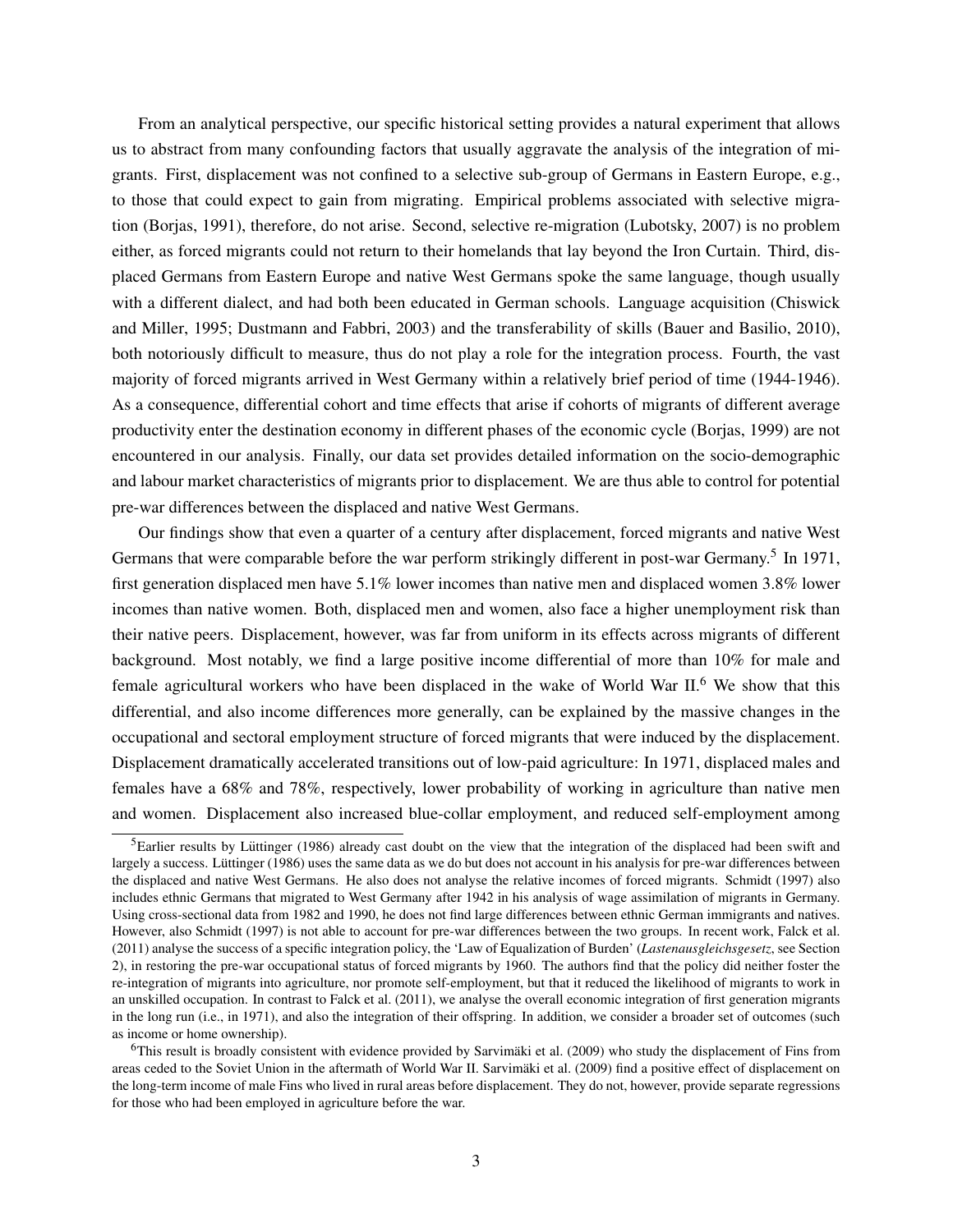migrants.

Differences in the labour market performance of second generation migrants resemble, albeit attenuated, those of the first generation. Second generation men have 5.6% lower incomes than their native West German peers, and displacement-induced changes in the sectoral and occupational structure of first generation migrants largely carry over to their offspring. There is also evidence that migrant children tend to acquire more education than their native peers. This finding may be explained by the fact that the loss of family wealth, businesses and farms forced the children of migrants to compete on the wider labour market, and in particular to look for work outside agriculture. Formal education, as a consequence, became more important for individual economic success.

The remainder of the paper is structured as follows. We first provide a brief historical overview of the mass exodus of Germans from Eastern Europe and discuss measures that were taken by policy makers to integrate these migrants in West Germany. Section 3 presents the data we use and provides summary statistics on the pre-war socio-economic structure of the migrant and native West German populations. Section 4 outlines our empirical strategy for identifying the effects that displacement has on the relative economic performance of migrants in West Germany. Section 5 presents our results for the first generation of forced migrants, and Section 6 our results for their offspring. Finally, Section 7 summarises our key findings and concludes.

#### 2 Historical Background

During the mass exodus of German civilians from Eastern Europe, millions of Germans were uprooted and re-settled in the territory of the later West German state (Federal Republic of Germany).<sup>7</sup> In September 1950, forced migrants totalled 7.9 million and accounted for 16.5 percent of the West German population (Federal Statistical Office, 1955). As a result, and despite heavy war losses, the West German population increased dramatically from 39.4 million in 1939 to 47.7 million in 1950. By far the largest number of forced migrants came from the Eastern territories of the German Reich that Germany lost after World War II (see Figure 1 for an overview of Germany's territorial losses between 1919 and 1945). In September 1950, these so-called *Reichsdeutsche* numbered about 4.4 million and accounted for more than 55% of all forced migrants in West Germany. Another 1.9 million displaced individuals came from Czechoslovakia, predominantly from the *Sudetenland*. <sup>8</sup> A large number of the displaced had also resided in those territories that Germany had ceded after World War I, such as Danzig and West Prussia. Forced migrants were not a selected group of the German populations living in Eastern Europe, but represented a complete cross-section of Germans in these regions. Their re-settlement was beyond individual choice and almost universal.

The displacement of Germans from Eastern Europe started in the autumn of 1944. A closing-in front line and fear of atrocities by advancing Soviet troops caused hundreds of thousands of Germans to flee westwards. As final defeat became imminent, they were joined by a growing number of Germans who fled

 $7$ See Connor (2007) for a detailed account of the exodus.

<sup>&</sup>lt;sup>8</sup>Though mainly inhabited by ethnic Germans, the Sudetenland had become part of the independent Czechoslovak state after World War I when Austria-Hungary broke apart. Like other minorities, Germans living in Czechoslovakia had their own parties and ran their own German schools. The Sudetenland was annexed by Nazi Germany in September 1938.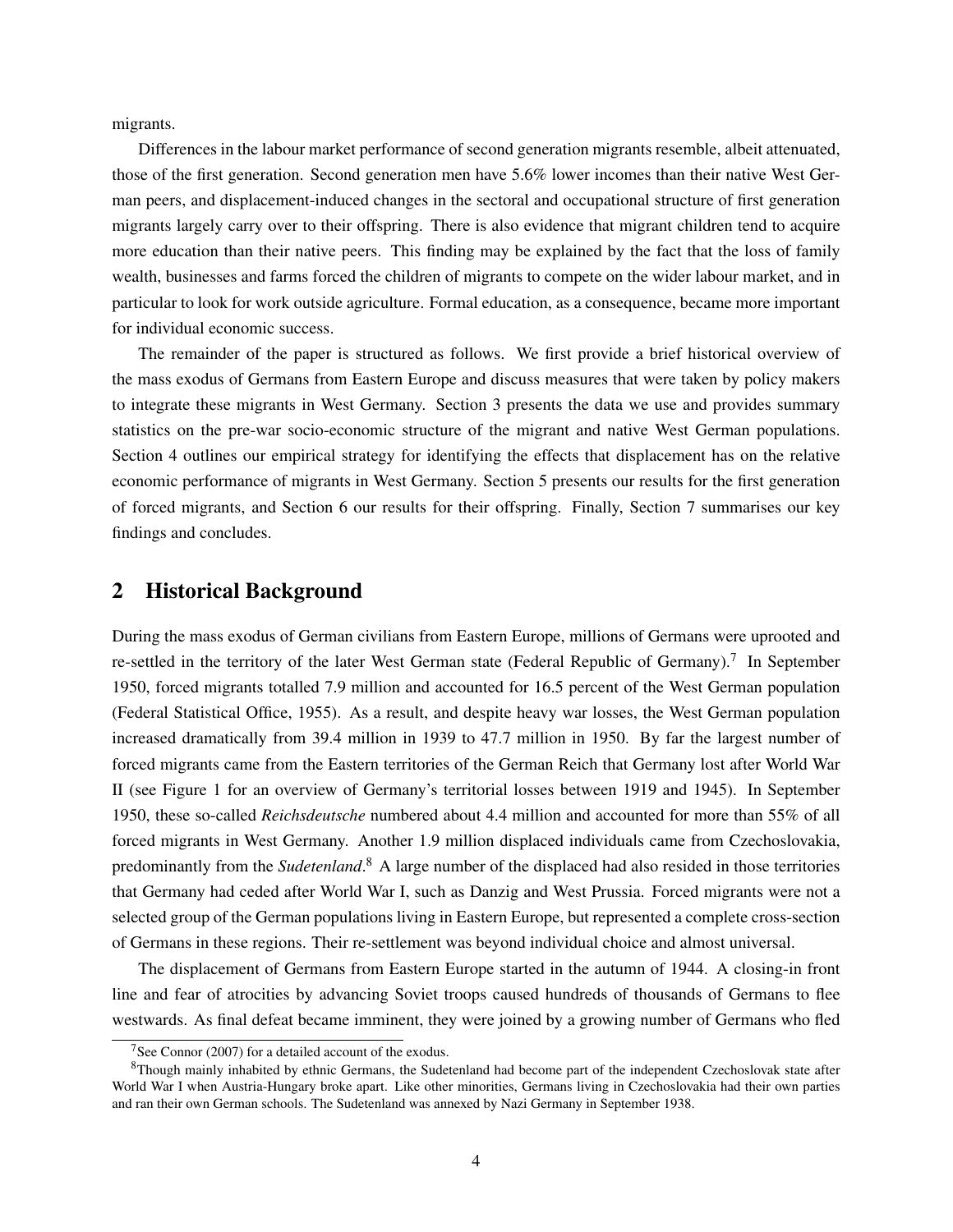for fear that liberated non-German populations would take revenge for the suffering and harm the Nazis had inflicted upon them. After the unconditional surrender of Nazi Germany in May 1945, large-scale disorganised (so called 'wild') expulsions of Germans followed, mainly from Poland and Czechoslovakia, which Germany had occupied during the war. In the eyes of many, German atrocities during the occupation had rendered future peaceful cohabitation impossible.

The Potsdam Treaty of August 1945 between the United States, the United Kingdom, and the Soviet Union shifted Germany's eastern border westwards. Germany lost East Prussia, Silesia, and two thirds of Pomerania, which together accounted for approximately 24% of Germany's land size in 1937. With the exception of parts of East Prussia that fell to Russia, these territories were placed under Polish administrative control. The German territory west of the Oder-Neisse line was divided into a British, a French, an American, and a Soviet zone of occupation. The first three of these were later joined to form the Federal Republic of Germany (founded in May 1949); the latter became the German Democratic Republic (October 1949). The Potsdam Treaty also stipulated that German populations in the ceded territories and in post-war Poland at large, as well as Germans in Czechoslovakia and Hungary, were to be expelled.<sup>9</sup> Most of these 'organised' expulsions were carried out in the course of 1946. They continued, albeit on a much smaller scale, into the late 1940s. By 1950, the mass expulsions of Germans from their homelands in Eastern and Central Europe had finally come to a close.

The integration of millions of forced migrants posed a paramount challenge for post-war West Germany. The displaced, having lost both their homes and savings, arrived with hardly any possessions. West Germany's infrastructure and industry were devastated, and significant parts of Germany's main food-growing areas in the east had been lost. In the first post-war years, housing was the major problem. The two major parties in West Germany, the social-democratic SPD and the conservative CDU, actively sought to achieve legal, political, and economic equality between the displaced and the native West German population (Connor, 2007). To this end, several measures were taken. One of the most important was the 'Law of Equalization of Burden' (*Lastenausgleichsgesetz*) of 1952. It provided compensation to forced migrants (and indigenous West Germans) for their loss of property, and sought to spread the burden of war more equally in society.<sup>10</sup> Those whose property had remained unaffected by the war were to compensate the war-damaged. Amongst other sources, funds for compensation were derived from a levy on capital that had remained wholly or partly intact. Unlike other European countries, therefore, West Germany actively sought, by law, to redistribute wealth in order to (at least partially) restore the pre-war distribution of property. Under the same law, the displaced could also apply for grants to set up businesses and for public assistance in finding housing. Between its adoption in 1952 and 1971, the year for which we assess the economic integration of migrants, the benefits paid under the 'Law of Equalization of Burden' amounted to a total of DM 82.4 billion (Wiegand, 1991), or 1.1% of cumulated GDP in this period. A second major legislative initiative was the 'Expellee Land Resettlement Law' (*Flüchtlingssiedlungsgesetz*) of 1949. The

<sup>9</sup>Not every German was expelled though. A small minority of ethnic Germans of Slavic descent were verified as indigenous Poles by the authorities and could remain in post-war Poland. And in the USSR, ethnic Germans had to remain in special settlements and labour camps in Central Asia and Siberia to which they were deported during the war. Many of those Germans who remained in the USSR or Poland migrated to Germany after the fall of the Berlin wall.

 $10$ See Hughes (1999) for a detailed account of how the war-damaged were compensated for their losses, and Falck et al. (2011) for an economic analysis of the law and its success in restoring the pre-war occupational status of migrants.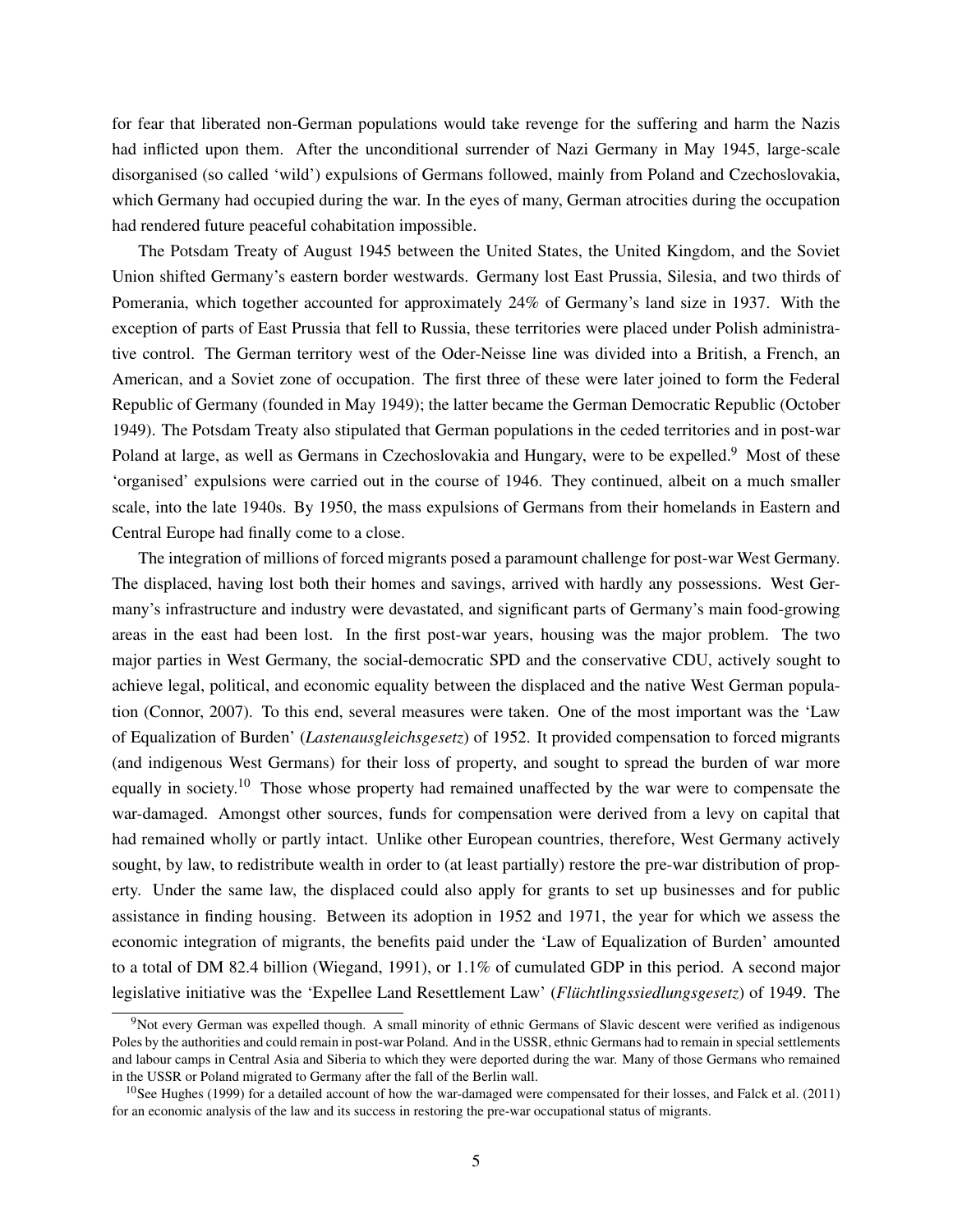

FIG. 1: German Territorial Losses in World War I and II and Sudentenland

law aimed at fostering the integration of forced migrants in agriculture and provided tax incentives for the lease or purchase of farms. Germany thus invested considerable resources in the integration of migrants. Expenditures, in fact, far exceeded those encountered nowawdays in developing countries, which host most of today's forced migrants (UNHCR, 2011).

Macroeconomic conditions also favoured the economic integration of German migrants. Despite the dismal prospects in 1945, economic recovery was surprisingly swift. Following the currency reform in June 1948, industrial production picked up rapidly and almost doubled by 1950. Despite occasional slowdowns, growth remained strong for most of the 1950s and 1960s. Unemployment, too, fell steadily from 11% in 1950 (its post-war peak) to 1.3% in 1960, and remained at low levels until the beginning of the 1970s. In fact, already from the mid-1950s onward, labour was in increasingly high demand. Forced migrants provided an important labour reservoir for the booming post-war industry and prevented labour shortages despite booming demand (Ambrosius, 1996). It is for this reason that migrants are considered an important element of Germany's rapid recovery after the war, a recovery that led contemporaries in the 1960s and 1970s to view the integration of displaced Germans as a success story (Lüttinger, 1986). Overall, the political and macroeconomic conditions were therefore indeed very favourable for a success story, not least when compared to other forced migrations across the world.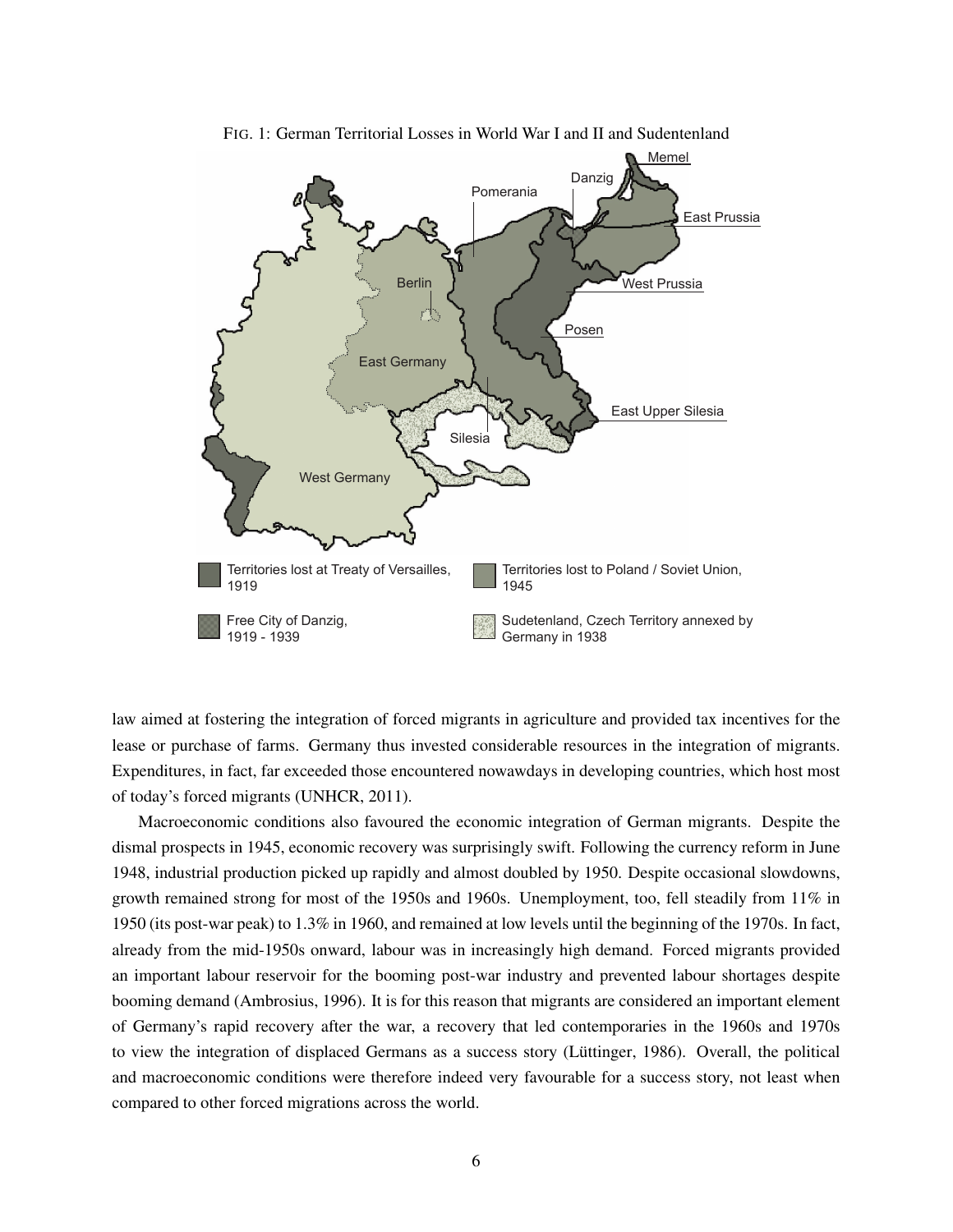## 3 Data and Pre-War Differences

For our analysis of the relative economic performance of forced migrants and their offspring in West Germany we use individual-level data from the German 1971 supplementary microcensus (Mikrozensus-Zusatzerhebung, 1971). This official, nation-wide, and compulsory survey was explicitly conducted in the early 1970s to provide information on the medium- and long-run economic and social integration of individuals that had been displaced in the wake of World War II. The survey provides detailed information on the social and occupational structure of the German population between 1939 and 1971. It covers 1% of the 1971 West German population that was born before 1957 and contains a total of 486,642 observations. Foreigners were excluded from the survey.

In the survey, respondents provided information on their occupations and sectors of employment in 1971 and also, albeit retrospectively, in 1939, 1950, and 1960. The dataset also contains information on house ownership in 1939 and 1971, the year of birth of the respondents, their current marital status and educational attainment, their year of migration to West Germany (if applicable), and their total monthly net income as of March 1971. Income is recorded in seven ranked categories, and is missing for farmers (the self-employed in agriculture who own arable land) but not for agricultural workers in dependent employment. It consists of income from all sources and thus includes not only labour earnings but also, e.g., capital income or old-age pensions. Income is net of taxes and social security contributions. For individuals born in or after 1920, the dataset also provides information on parental background (the occupational status, sector of employment, and educational attainment of parents) when respondents were 15 years old.

The survey distinguishes between displaced individuals, migrants from the Soviet zone of occupation, and the indigenous West German population (henceforth referred to as 'natives'). Germans that migrated from the Soviet occupation zone (or accordingly the GDR) to West Germany are excluded from the analysis. Natives are defined as non-displaced individuals that had lived on the territory of the later West German state already on January 1st, 1939. Displaced individuals are those with an official displacement identification card (*Vertriebenenausweis A/B*).<sup>11</sup> This card was granted to Germans who had lived in the former eastern territories of the German Reich (or abroad) before the war and were displaced during or after the war. Importantly, children of forced migrants that were born after displacement inherited the official displacement status from the parent with child custody. This feature allows us to study also the relative post-war economic performance of migrant children.

We analyse the economic integration of forced migrants and their offspring (henceforth referred to as first and second generation migrants) in West Germany. First generation migrants are defined as displaced individuals who were born between 1906 and 1925 and arrived in West Germany until 1950. We compare first generation migrants to natives in the same age cohort. Individuals in this cohort were aged 14-33 in 1939 and 46-65 in 1971 and thus of working age throughout the observation period of our analysis (1939-

<sup>&</sup>lt;sup>11</sup>Natives, of course, were themselves often uprooted by World War II. In particular, many fled from the Allied bombings of their cities. However, these natives generally returned home long before 1971. Despite the post-war confusion, the geographic mobility of natives appears to have been relatively low between 1939 and 1950. According to the German population census of September 1950, the vast majority (95.9%) of those who had lived in West Germany already before the war did not reallocate from one federal state to another between 1939 and 1950. This low regional mobility was partly the result of moving restriction imposed by the military administrations of the occupying powers in the first post-war years.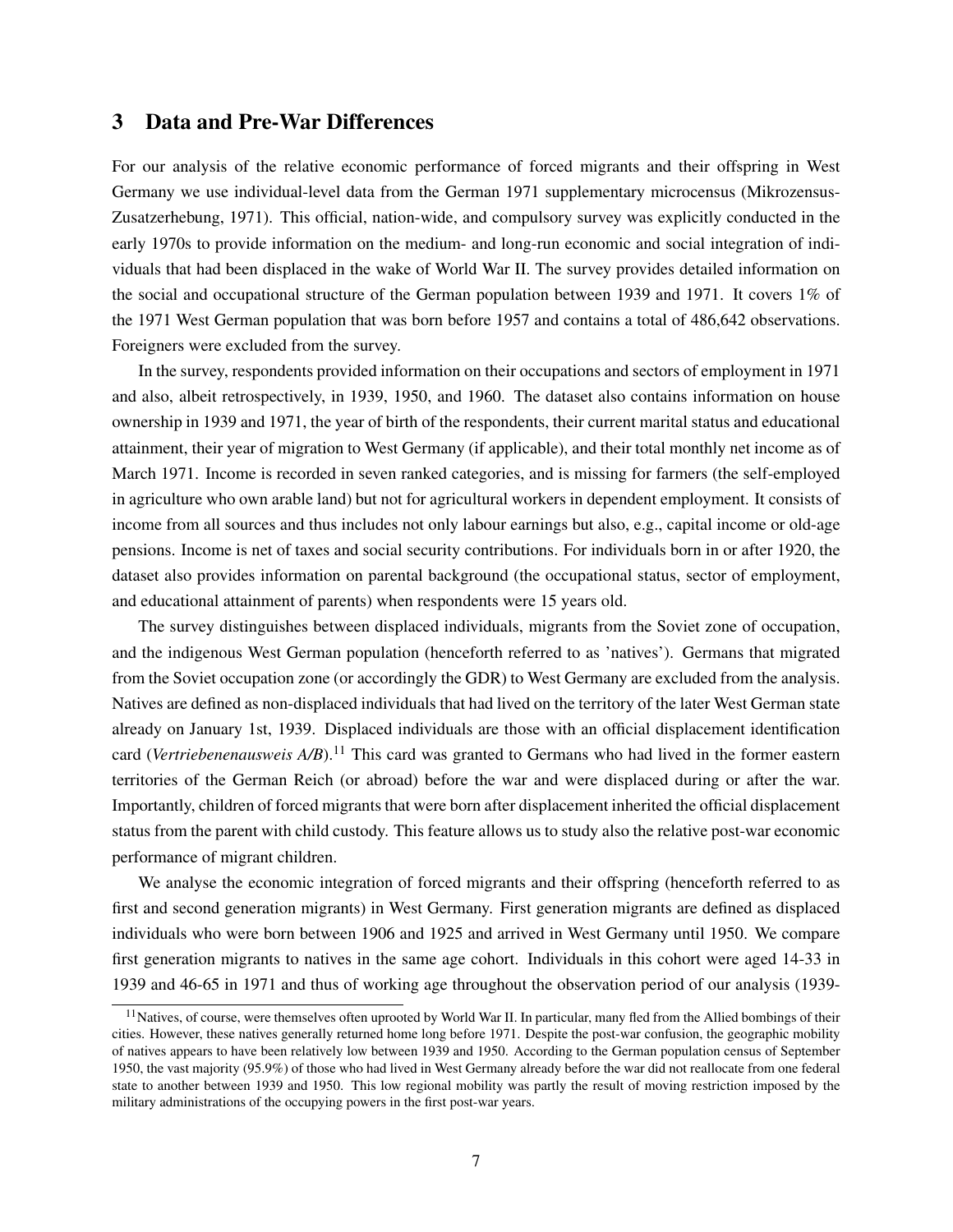1971). Individuals for which information on 1939 socio-economic characteristics are missing are excluded from the analysis. This applies to 7.0% and 6.4% of all natives and migrants, respectively. The estimation sample for our analysis of the relative economic performance of first generation migrants contains 123,471 individuals, of whom 18.7% or 23,140 individuals are migrants (56.1% of which are female) and 100,331 are natives  $(57.9\% \text{ of which are female})$ .<sup>12</sup>

Second generation migrants are defined as children of displaced parents who were born in West Germany between 1944, when the first expellees arrived in West Germany, and 1949.<sup>13</sup> We compare second generation migrants to native peers of the same age. We again exclude individuals with missing information.<sup>14</sup> The estimation sample for our analysis of the relative post-war economic performance of second generation migrants contains 33,809 individuals (49.0% of which are female), of whom 3,333 had been displaced  $(42.3\% \text{ of which are female}).^{15}$ 

Columns (1) to (4) of Table 1 report, by gender, means of available pre-war covariates for first generation displaced and native individuals, and columns (5) and (6) the differences in the means between the two groups. All pre-war data refer to 1939. Apart from age, we have information on house ownership, the socioeconomic status of individuals, and their sector of employment. The table also shows average years of education of displaced and natives, which have been derived from the educational qualifications that individuals held in 1971.<sup>16</sup> These qualifications may be different from those that individuals held in 1939. The vast majority of individuals in our estimation sample (birth cohorts 1906-1925), however, should have completed their education prior to displacement.<sup>17</sup>

Table 1 shows that displaced and native individuals are very similar in their pre-war characteristics. Larger differences exist only in the shares of men and women that are employed in agriculture and industry, a result of the more agrarian structure of the eastern territories of the German Reich. In our regression analysis, we control for these potentially confounding differences in the composition of natives and displaced individuals. Differences in observables can be (robustly) controlled for in standard linear regressions if normalised differences in covariates do not exceed 0.25 in absolute value (Imbens and Wooldridge, 2009).<sup>18</sup> This condition is met in our estimation sample. In fact, most normalised differences in pre-war covariates

<sup>&</sup>lt;sup>12</sup>Imbalanced sex ratios in both groups are the result of World War II male casualties. Men born between 1906 and 1925 were aged 20 to 39 in 1945. War-induced shortfalls among men were largest among this age cohort (see Bethmann and Kvasnicka, 2012).

<sup>&</sup>lt;sup>13</sup>We do not have information on the actual place of birth of migrants, but know when their displaced parents arrived in West Germany. Second generation migrants are children who were born between 1944 and 1949 to displaced parents that had arrived in West Germany before or in their year of birth.

 $14$ By doing so, we also restrict our analysis to those individuals that were living with both parents at the age of 15 (as otherwise parental covariates are missing). These restrictions eliminate 16.6% of the observations for natives and 15.4% of the observations for migrants. Regressions on the unrestricted sample yield results that are qualitatively similar to those reported.

<sup>&</sup>lt;sup>15</sup>Many migrants chose not to have children (or postponed their fertility wishes) during their flight and immediately thereafter. Migrants are thus relatively under-represented in the cohort born between 1944 and 1949.

<sup>&</sup>lt;sup>16</sup>The dataset only records the highest degree obtained. Years of education are inferred from the minimum years of education that are required to obtain a particular degree. Information on the latter is taken from Müller (1979). The education variable also accounts for times in apprenticeships.

 $17$ Displacement started in late 1944. In that year, the youngest first generation migrants in our data were aged nineteen (only 1.67% of all individuals). Only 5% of the individuals in our sample have more than 13 years of education.

<sup>&</sup>lt;sup>18</sup>The normalised differences are calculated as  $\Delta x = (\bar{X_1} - \bar{X_0})/(\sqrt{S_1^2 + S_0^2})$ , where  $\bar{X_1}$  and  $\bar{X_0}$  ( $S_1^2$  and  $S_0^2$ ) are the sample means (variances) among displaced and non-displaced individuals.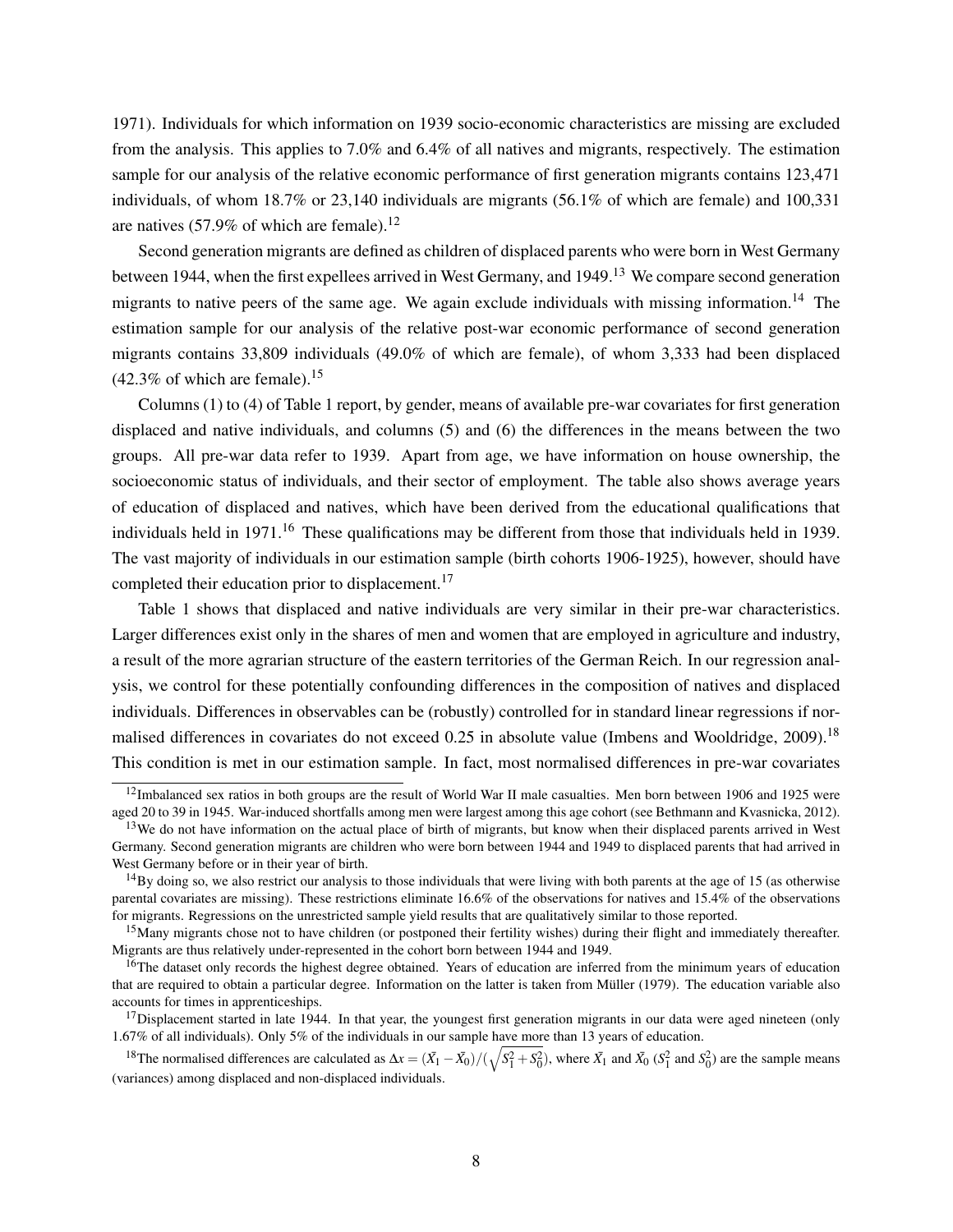|                                             | Men       |                | Women            |                | Difference |                        |
|---------------------------------------------|-----------|----------------|------------------|----------------|------------|------------------------|
|                                             | Displaced | <b>Natives</b> | <b>Displaced</b> | <b>Natives</b> | Men        | Women                  |
|                                             | (1)       | (2)            | (3)              | (4)            | $(1)-(2)$  | $(3)-(4)$              |
|                                             |           |                |                  |                |            |                        |
| Age $(yrs.)$                                | 23.2      | 23.8           | 23.2             | 23.8           | $-0.56***$ | $-0.56***$             |
| House ownership                             | 50.7      | 49.4           | 48.5             | 48.0           | $1.34***$  | 0.52                   |
| Years of education <sup>1</sup>             | 10.5      | 10.4           | 9.3              | 9.2            | 0.04       | $0.12***$              |
| Employment and occupational status $(\%)$ : |           |                |                  |                |            |                        |
| Employed                                    | 88.4      | 89.4           | 55.0             | 53.3           | $-1.02***$ | $1.79***$              |
| Self-employed <sup>2</sup>                  | 4.5       | 4.9            | 1.4              | 1.5            | $-0.38*$   | $-0.06$                |
| Farmer <sup>3</sup>                         | 4.1       | 3.7            | 1.5              | 1.0            | $0.41*$    | $0.46***$              |
| Civil servant                               | 8.5       | 6.5            | 0.6              | 0.4            | $1.96***$  | $0.20***$              |
| White collar worker                         | 12.3      | 13.5           | 14.9             | 14.3           | $-1.21***$ | $0.64*$                |
| Blue collar worker                          | 43.0      | 46.1           | 22.8             | 22.4           | $-3.10***$ | 0.34                   |
| Helping family member                       | 5.0       | 4.3            | 10.0             | 10.0           | $0.73***$  | $-0.01$                |
| Apprentice                                  | 11.1      | 10.5           | 3.8              | 3.6            | 0.56       | 0.21                   |
| Unemployed                                  | 0.4       | 0.4            | 0.2              | 0.1            | 0.02       | $0.07*$                |
| Out of Labour force                         | 11.1      | 10.1           | 44.7             | 46.6           | $1.00***$  | $-1.86***$             |
| Sector of employment $(\%)$ :               |           |                |                  |                |            |                        |
| Agriculture                                 | 18.9      | 12.5           | 14.6             | 11.6           | $6.39***$  | $3.02***$              |
| Industry                                    | 32.7      | 41.3           | 13.1             | 15.7           | $-8.68***$ | $-2.69***$             |
| Construction                                | 8.8       | 9.2            | 0.4              | 0.4            | $-0.47$    | 0.01                   |
| Trade/Transport                             | 12.6      | 12.9           | 10.4             | 10.8           | $-0.29$    | $-0.34$                |
| Finance                                     | 2.4       | 2.8            | 2.0              | 2.3            | $-0.37**$  | $-0.38^{\ast\ast\ast}$ |
| Public and private services                 | 12.7      | 10.3           | 14.4             | 12.2           | $2.47***$  | $2.13***$              |
| Unknown $4$                                 | 11.9      | 11.0           | 45.2             | 46.9           | $0.96***$  | $-1.74***$             |
| Observations                                | 10,155    | 42,206         | 12,985           | 58,125         |            |                        |

TABLE 1: PRE-WAR CHARACTERISTICS OF DISPLACED AND NON-DISPLACED GERMANS

NOTE: Sample means and differences in sample means of pre-war covariates. All data refer to 1939, except education which is measured in 1971. \*\*\*, \*\*, \* denote statistical significance at the 1%, 5%, and 10% level of the difference in means of a pre-war covariate between first generation forced migrants and natives. <sup>1</sup> Not all individuals may have completed their education prior to World War II. <sup>2</sup> Self-employed outside agriculture. <sup>3</sup> Farmer with own land. <sup>4</sup> Includes all individuals who are not employed.

between the two groups are smaller than 0.10.<sup>19</sup>

The 1971 supplementary microcensus provides data on total income but not on labour earnings. Total income is arguably the right indicator to assess overall economic well-being. Yet, the relative labour market performance of migrants is better reflected in their relative labour earnings. After all, differences in total income could in part reflect differences in capital income (which may not be surprising, as the displaced had lost all their wealth). We therefore also use a second micro dataset, the West German population and occupation census of May 1970 (*Volks- und Berufszählung 1970*), which covers a random 10% sample of the

<sup>&</sup>lt;sup>19</sup>A full tabulation of the normalized differences between native and displaced individuals in each pre-war covariate can be obtained from the authors upon request.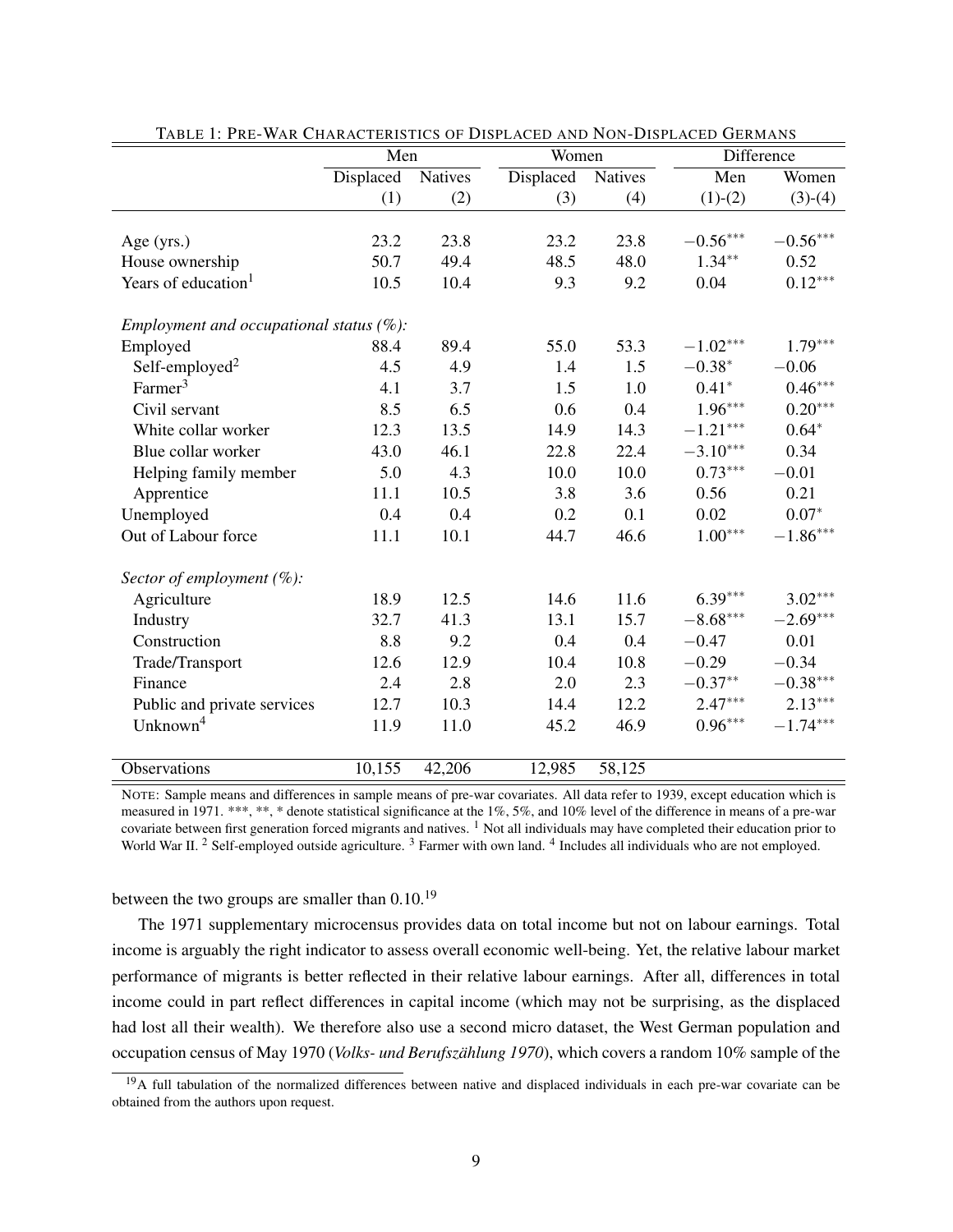West German population. The census contains information on net monthly labour earnings of individuals in their main job, in addition to data on the socio-economic and demographic characteristics of the West German population. Analogous to the income variable of the microcensus, labour earnings are recorded in seven ranked categories (the categories in the two datasets do not match exactly), and are missing for farmers and helping family members. Displaced individuals and native West Germans can also be identified in the census. However, the census provides no longitudinal information, e.g. on the 1939 occupation and sectoral affiliation of individuals. It also does not contain data on the place of birth or the year of migration to West Germany, so that we cannot identify second generation migrants born in West Germany. After excluding foreigners and Germans from the Soviet occupation zone, the census data contains information on the 1970 labour earnings of 635,443 employed individuals that were born between 1906 and 1925. Of these, 152,127 individuals are migrants (66.9% of which are males) and 483,316 are natives (67.5% of which are males).

# 4 Empirical Strategy

We are interested in the relative economic performance of first and second generation migrants in postwar West Germany. To investigate whether first generation migrants and native West Germans that were comparable before the displacement fared differently in their medium- and long-run economic outcomes, we run regression models of the following type:

$$
Y_{it} = \alpha + X_{i,39}\beta + \delta D_i + \varepsilon_{it},\tag{1}
$$

where  $Y_{it}$  is a particular post-war outcome of person *i* at time *t* (such as the log of income, house ownership, labour force status, or sectoral affiliation),  $D_i$  is a dummy variable that indicates whether a person has been displaced,  $X_{i,39}$  is a (row) vector of pre-war control variables,  $\beta$  is a corresponding (column) vector of regression coefficients, and  $\varepsilon_{it}$  is an error term. Our prime parameter of interest,  $\delta$ , measures the displacement effect, i.e., the average difference in a particular economic outcome between the displaced and otherwise (as of 1939) comparable native West Germans. Economic outcomes are mainly measured at  $t = 1971$ . Where available, we also consider economic outcomes in 1950 and 1960. For a subset of outcomes (the geographic and sectoral mobility of individuals), *t* also refers to decades (1939-1950, 1950-1960, or 1960-1971). We estimate equation (1) separately for men and women. Estimation is generally by OLS. Throughout, we report robust standard errors.

Our analysis of income differences is complicated by the fact that our data records an individual's income in seven ranked categories. In other words, our income data defines only an upper and a lower bound for each individual (and only a lower bound for top income earners). One common approach to deal with such interval censored data is to take midpoints of the income intervals and estimate by OLS. However, this approach can yield inconsistent estimates (Stewart, 1983). We therefore use interval regressions, which are a generalization of the tobit model to interval censored data and are estimated by Maximum Likelihood assuming normal distributed errors.<sup>20</sup> However, we also perform two robustness checks. First, we estimate

<sup>20</sup>We implement interval regressions using *Stata*'s *intreg* command. For the bottom income band (below DM 300), we set the lower bound to (the log of) DM 1 (a trivially small number). The top income band is treated as right-censored.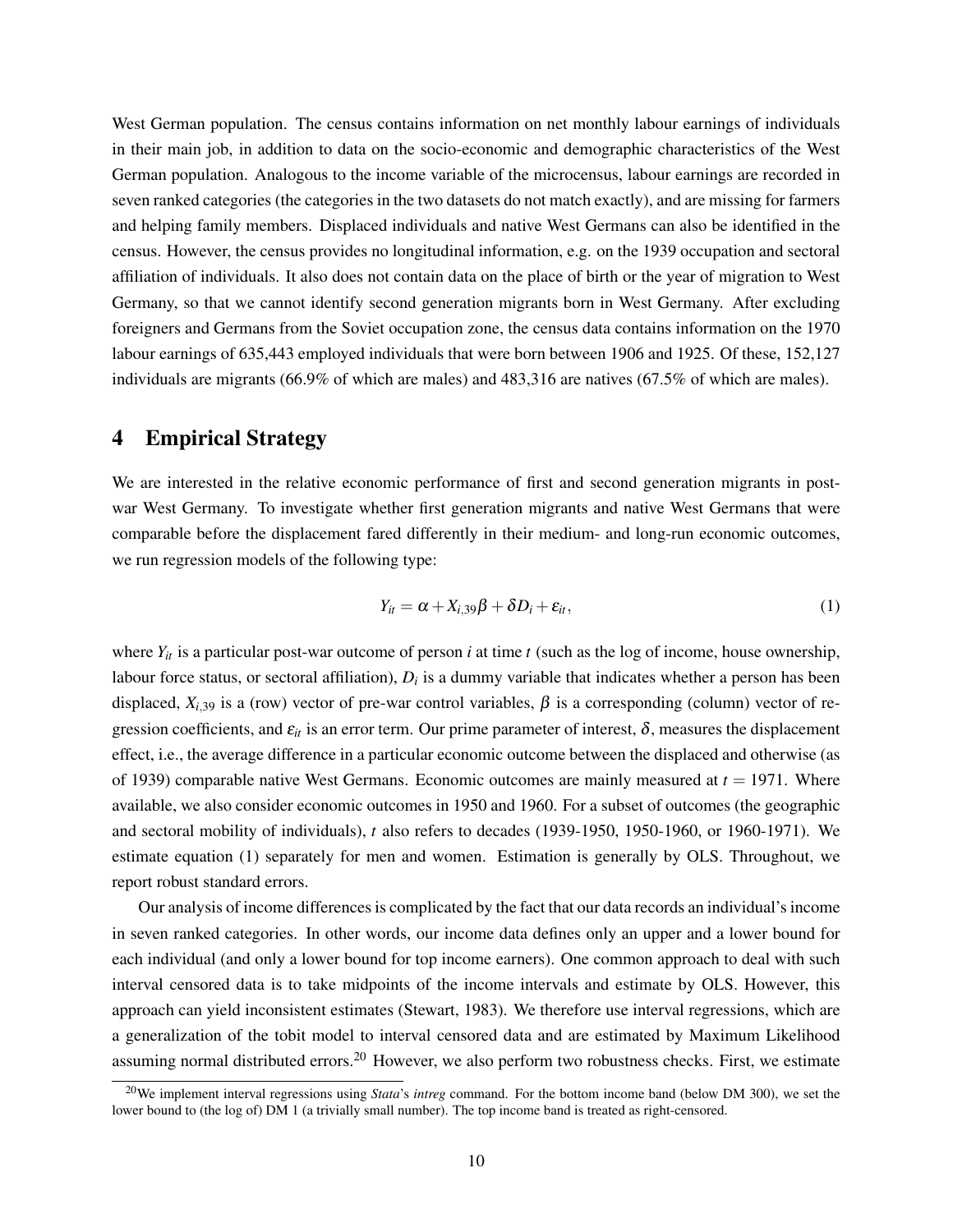heteroscedastic interval regressions that allow the conditional variance to depend on all covariates. Second, we estimate OLS regressions that use mid-points of the income bands.<sup>21</sup>

Equation (1) controls for observable pre-treatment differences between displaced and native individuals. It does not control for contemporaneous differences in the year the outcomes are measured, as such differences may not be exogenous to displacement status. For  $\delta$  to have a causal interpretation, displacement status  $D_i$  must be uncorrelated, conditional on observed pre-war characteristics  $X_i$ <sub>39</sub>, with any unobserved pre-war differences between the two groups that prove sufficiently persistent to affect individual economic outcomes in the medium- or long-run (i.e., in 1950, 1960, or 1971). All pre-war differences between the displaced and natives that do not exert such a lasting impact are irrelevant for the identification of the causal effect of displacement on medium- and long-run economic outcomes.

Note that  $\delta$  does not measure the causal effect of displacement on the displaced, i.e., an average treatment effect on the treated (ATT). The influx of forced migrants into post-war West Germany is likely to have had general equilibrium effects that affected the West German economy at large and hence also our comparison group – the indigenous West German population.<sup>22</sup> Therefore, estimates of  $\delta$  do not measure mean differences between forced migrants' actual post-war outcomes and their potential post-war outcomes that would have materialised in a 'no displacement' counterfactual situation. Rather, δ captures differences in the medium- and long-run economic performance between displaced individuals and natives *in post-war Germany*. This is no drawback. From a policy perspective of the host country, it is the relative economic fortunes of the displaced that are of prime interest, not the situation that would have prevailed had war and displacement not occurred. From a technical perspective, estimates of  $\delta$  have a clear interpretation, as they measure differences between two well-defined groups in the same economy, at the same point in time, and under the same post-war macroeconomic trends.

Identification requires that conditional on  $X_{i,39}$ , displacement status  $D_i$  is uncorrelated with unobserved pre-war differences that still affect economic outcomes in post-war West Germany. For a number of reasons, we believe that this identifying assumption is likely to hold in the context of our analysis. First, and most importantly, displacement was not a choice and hence not confined to a selective sub-group of Germans in Eastern Europe. Almost all Germans east of the Oder-Neisse line, and not only, e.g., those that could expect to gain from re-settling to West Germany, were forced to migrate. Potential self-selection problems that are commonly a case of concern in the analysis of voluntary migration (Borjas, 1991) should thus not play a role in our context. Furthermore, both the displaced and the natives spoke German as their mother tongue, so that differences in language skills, which are notoriously difficult to measure, play no role for the integration process. Third, and more generally, the ceded regions in the East had been an integral part of Germany since the Reich came into existence in 1871. They had all been part of the Free State of Prussia in the Weimar Republic and of the Kingdom of Prussia before 1871, a feature shared by seven of the 11 administrative regions (*Bundesländer*) of West Germany. The new borders of West Germany thus cut through Prussian territories that had been integrated for centuries. Last but not least, we are able to control for a wide range of productivity-related pre-displacement characteristics of migrants and natives, such as

<sup>&</sup>lt;sup>21</sup>We assign an income of 1.4 times the lower bound to top income earners, for which we do not observe an upper bound on income. Our findings are virtually unchanged if we instead assign an income of 1.2 or 1.6 times the lower bound.

 $^{22}$ In fact, Braun and Mahmoud (2011) find that the inflow of forced migrants reduced native employment in the short run.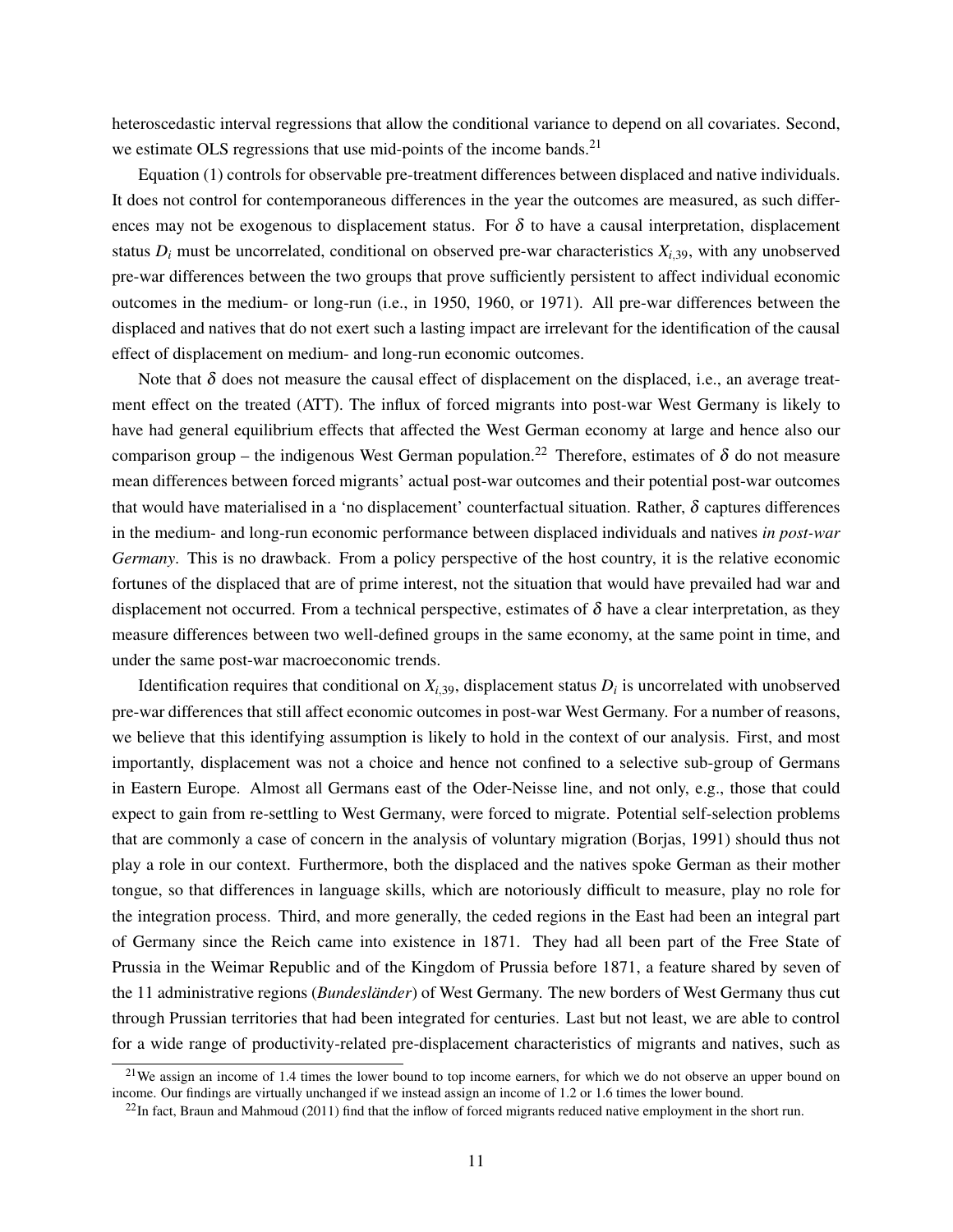their sector of employment or occupational status.

For the second generation of forced migrants, we also consider various economic outcomes and compare them to those of native West Germans. As for the first generation, we explore 1971 income levels and house ownership rates as well as other labour market outcomes (employment status, sector of employment, and occupational status). In addition, we investigate the relative educational attainment of second generation migrants (as of 1971). For all of these outcomes, and akin to our analysis of the first generation, we run regression models of the following type:

$$
Y_i^{2nd} = \vartheta + X_i^{2nd} \eta + \theta D_i^{2nd} + \omega_i,
$$
\n(2)

where  $Y_i^{2nd}$  is a particular 1971 outcome of person *i*,  $D_i^{2nd}$  is a dummy that indicates whether person *i* has official displacement status, and  $\omega_i$  is an error term (we dropped the  $t$  subscript because all outcome variables now refer to 1971). Control variables in  $X_i$  include age and age squared of person *i* in 1971. Again, we run separate regressions for males and females. Estimates of  $\theta$  provide information on the economic performance of second generation migrants relative to that of their native West German peers. We will also consider a specification that adds pre-war *parental* covariates to the set of controls in *X<sup>i</sup>* . Estimates of  $\theta$  then measure the average difference in economic performance between second generation migrants and indigenous peers who were born to parents that were comparable before the war. Unfortunately, the dataset only provides information on pre-war parental house ownership. All other parental characteristics take reference to the time a child was aged 15, i.e., to a date well after the war, and are thus likely to have been affected by the displacement. As the parent generation had mostly finished formal education by 1939, however, we consider parental education as largely exogenous to displacement and use it as an additional parental pre-war covariate.

## 5 First Generation Migrants

This section reports our findings on the relative economic performance of first generation forced migrants in post-war West Germany. We first consider long-term (1971) income and house ownership, with the latter acting as a proxy for wealth. Section 5.2 documents other labour market outcomes, such as individuals' labour force status, sector of employment, and occupational status, and explores to what extent these outcomes can explain income gaps between the displaced and natives. Finally, Section 5.3 investigates the post-displacement medium-run (1950-1960) and long-run (1960-1971) sectoral and geographic mobility of forced migrants and natives.

#### 5.1 Income and House Ownership

Panels A to D of Table 2 report our estimation results on the 1971 relative incomes of displaced and native workers, i.e., estimates of  $\delta$  from equation (1). All income regressions consider only individuals who are employed in 1971.

The first-row estimates in Panel A, to which we refer in the following as unconditional estimates, stem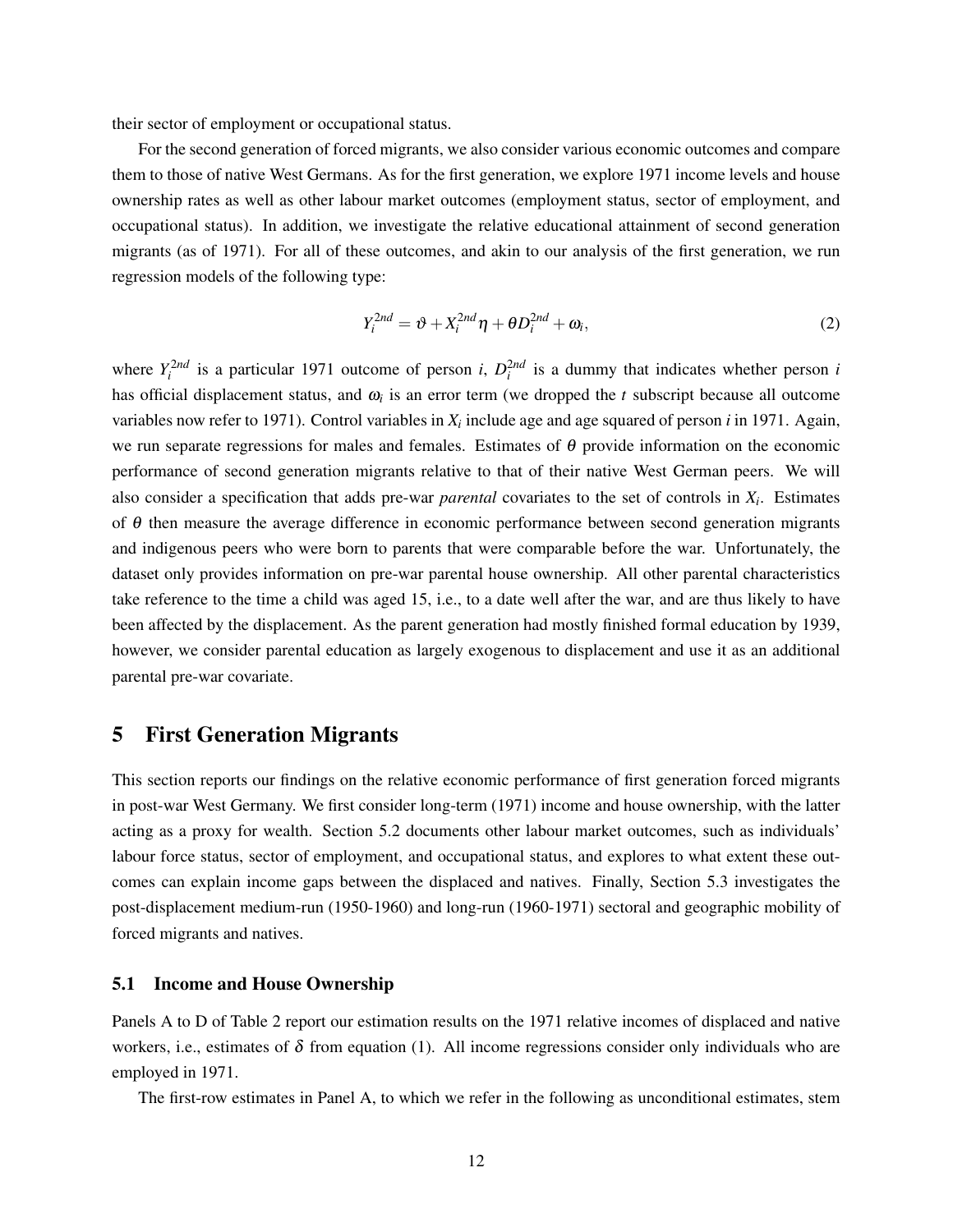from basic interval regressions of log income in 1971 on 1939 age and age squared only (apart from displacement status). They show that even a quarter of a century after displacement, both male and female migrants exhibit significantly lower average incomes than their native counterparts: in 1971, displaced men earn 5.1% less than native men and displaced women 3.8% less than native women.<sup>23</sup> To gauge the sensitivity of this finding to the use of alternative estimation techniques, Panel A provides two more sets of estimates of  $\delta$ : the first stem from heteroscedastic interval regressions (2nd row); and the second from OLS midpoint regressions (3rd row). As is evident, estimates are very close, if not identical, to those obtained from the basic interval regressions. Given this robustness, we report in the remainder of Table 2 only estimates from (standard) interval regressions.

Estimates in Panel B add, one by one, three (sets of) control variables to the baseline specification. First, we add house ownership status in 1939 as a control for pre-war differences in non-farm property and wealth more generally. Pre-war wealth may directly affect an individual's post-war capital income. It may also reflect or correlate with an individual's education and his/her economic ties and social networks, which are important for an individual's earnings potential. As it turns out, however, the income penalty for displaced men does not change, and the penalty for women declines only slightly, when we control for 1939 house ownership status. Next, we add pre-war controls for an individual's occupation; and finally, controls for his/her sector of employment. These two sets of control variables account for pre-war differences in labour market experience that might still affect an individual's long-run performance on the West German labour market. Workers who were trained in agriculture, for instance, might have had worse job prospects on the West German labour market than workers who were trained in industry. Differences in pre-war job market experience may hence partly explain the negative displacement effect on income, in particular because the displaced were over-represented in agriculture before the war. Consistent with this hypothesis, the income gap between displaced and non-displaced men (women) declines to about −3.3% (−1.8%) when we add controls for pre-war labour market experience. However, the use of such control variables can also introduce a spurious (upward) bias in the displacement effect. Suppose, for instance, that workers were sorted into sectors on the basis of their ability, with the least productive workers joining agriculture. Since the displaced were more likely to work in agriculture before the war (for macroeconomic reasons), the average ability of displaced agricultural workers would be greater, as a consequence, than the average ability of native agricultural workers. The same would apply also to workers in other sectors. Comparing the incomes of displaced and natives who worked in the same industry before the war can therefore bias upward our estimates, in which case they would constitute a lower bound of the true income penalty associated with displacement. In any case, we still find a sizeable income penalty for the displaced when we condition on pre-war characteristics.

To assess the robustness of this result, Panel C of Table 2 provides estimates from two alternative specifications. The first seeks to assess the importance of potential sample selection bias that may arise from

 $^{23}$ These differences in net income are unlikely to stem from family structure related differences in tax rates between natives and the displaced. As we show in Table A-1 of the Appendix, differences between the two groups in marriage rates and in the number of children are, at best, minor and often insignificant. Differences in net income are also unlikely to stem from differences in health. First, differences in 1971 labour force participation rates between migrants and natives are small and of opposing signs for women and men (see Table 3). Second, mortality rates in 1950/51 are not larger for migrants than for natives (Reichling, 1958). Taken together, these figures suggest that migrants did not suffer more from poorer health than natives.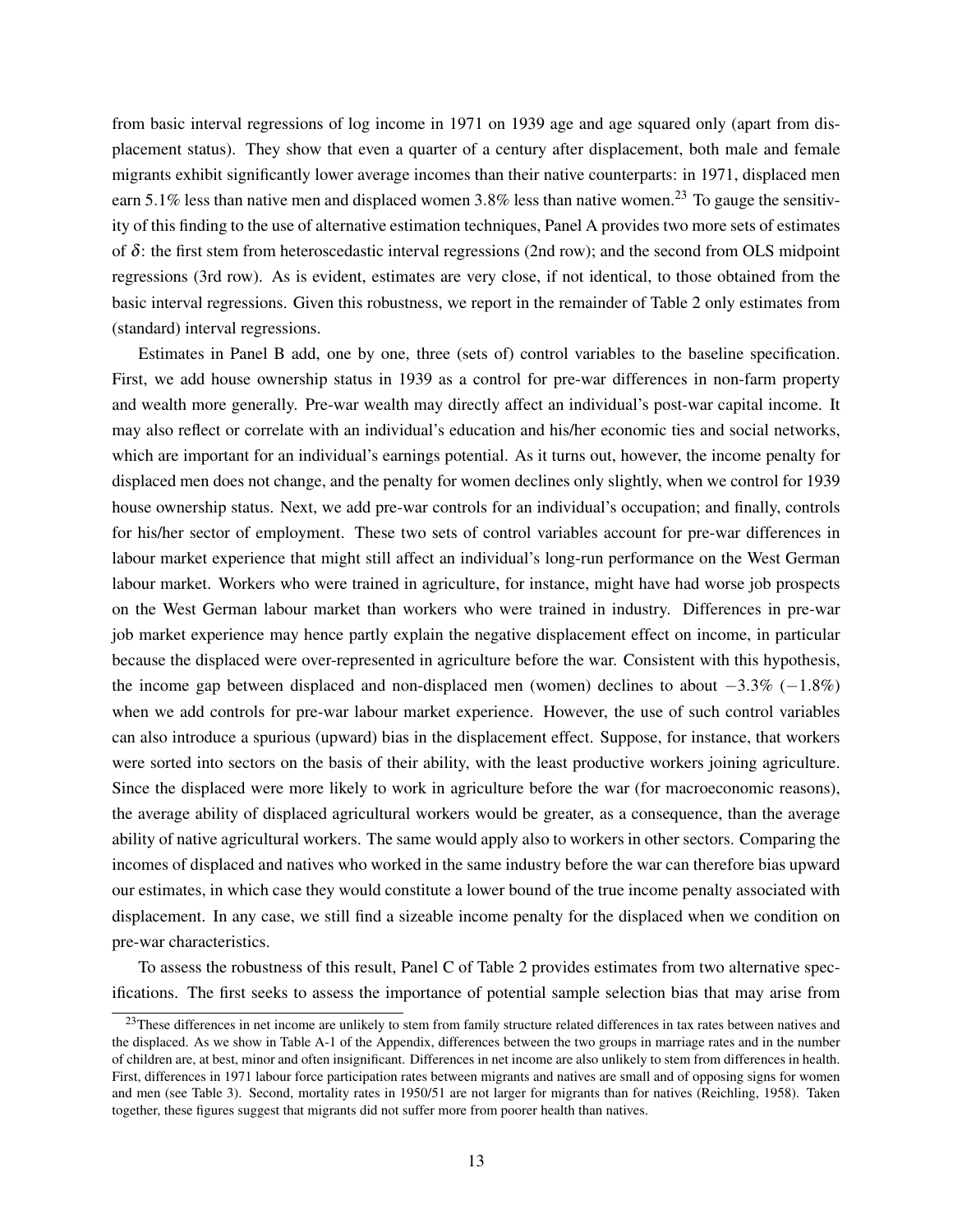the fact that income information for 1971 in our data is not available for farmers. Farmer status in 1971 correlates with farmer status in 1939. This correlation, however, is weaker for the displaced than for natives because all displaced farmers lost their farmlands. As a robustness check, therefore, we exclude all individuals who were farmers in 1939 from our estimation sample. The first row of Panel C shows that this exclusion does not affect our results. The second alternative specification adds dummies for the years of education of an individual, a prime determinant of labour income, to the set of explanatory variables. Years of education, as noted, are potentially endogenous. Hence, these estimates do not necessarily have a causal interpretation. The inclusion of years of education dummies also does not notably change our findings (see the second row of Panel C). In fact, the estimate for displaced men is virtually the same as in our most elaborated specification (3). The estimate for displaced women even increases somewhat in absolute terms. Overall, the findings from our two alternative specifications therefore strongly corroborate the results of our baseline regressions: the existence of a sizeable long-term income penalty for displaced individuals that tends to be more pronounced for men than for women.

Displacement had heterogeneous effects on income not only by gender. Panel D of Table 2 shows that average 1971 income gaps differ considerably between individuals who had worked in agriculture, industry, and services before the war. For both genders, negative income gaps are largest for individuals who had worked in services in 1939. They are considerably smaller for industrial workers and even positive for agricultural workers. The positive income differentials for the latter group are sizeable. For both male and female agricultural workers, they exceed  $10\%$ .<sup>24</sup> Displacement, therefore, affected individuals quite differently, depending on their pre-war sector of employment. At first glance, the finding of a positive income differential for displaced agricultural workers appears surprising. After all, displaced individuals did not re-locate because labour market prospects in the destination region seemed more promising. While the conditional displacement effects might be upward biased in the light of our previous discussion, we will show in the next subsection that the positive income differential for agricultural workers can also be explained by the fact that displacement promoted large-scale transitions out of agriculture into industry, where jobs were better paid on average. Evidence on the long-term incomes of Fins displaced after World War II is consistent with this explanation (see Sarvimaki et al., 2009).<sup>25</sup>

Our previous analysis, and the analysis to follow in the next section, suggests that differences in pre-war labour market experience and post-war labour market outcomes play a major role in explaining observed income differences between displaced and natives. If true, we would expect income differences to largely reflect differences in labour earnings. Unfortunately, the microcensus does not provide data on labour earnings. We thus use micro data from the population and occupation census of 1970 to estimate differences in labour earnings between natives and the displaced. The results are reported in Panel E of Table 2. We find that displaced men and women have respectively 8.1% and 4.8% lower labour earnings than their native

 $24$ We again obtain similar results if we exclude individuals who had been farmers in 1939, i.e., restrict the analysis to agricultural workers who had been in dependent employment before the war. These results also hold when we consider only (different) sub-sets of pre-war covariates.

 $25$ Sarvimäki et al. (2009) find a positive effect of displacement on the long-term incomes of male (but not female) Fins who lived in rural areas before displacement. The authors attribute this effect to accelerated transitions from agricultural to modern occupations among the displaced. The study, however, provides no direct evidence on either rates of transition out of agriculture or the long-term incomes of individuals that had been employed in agriculture prior to displacement.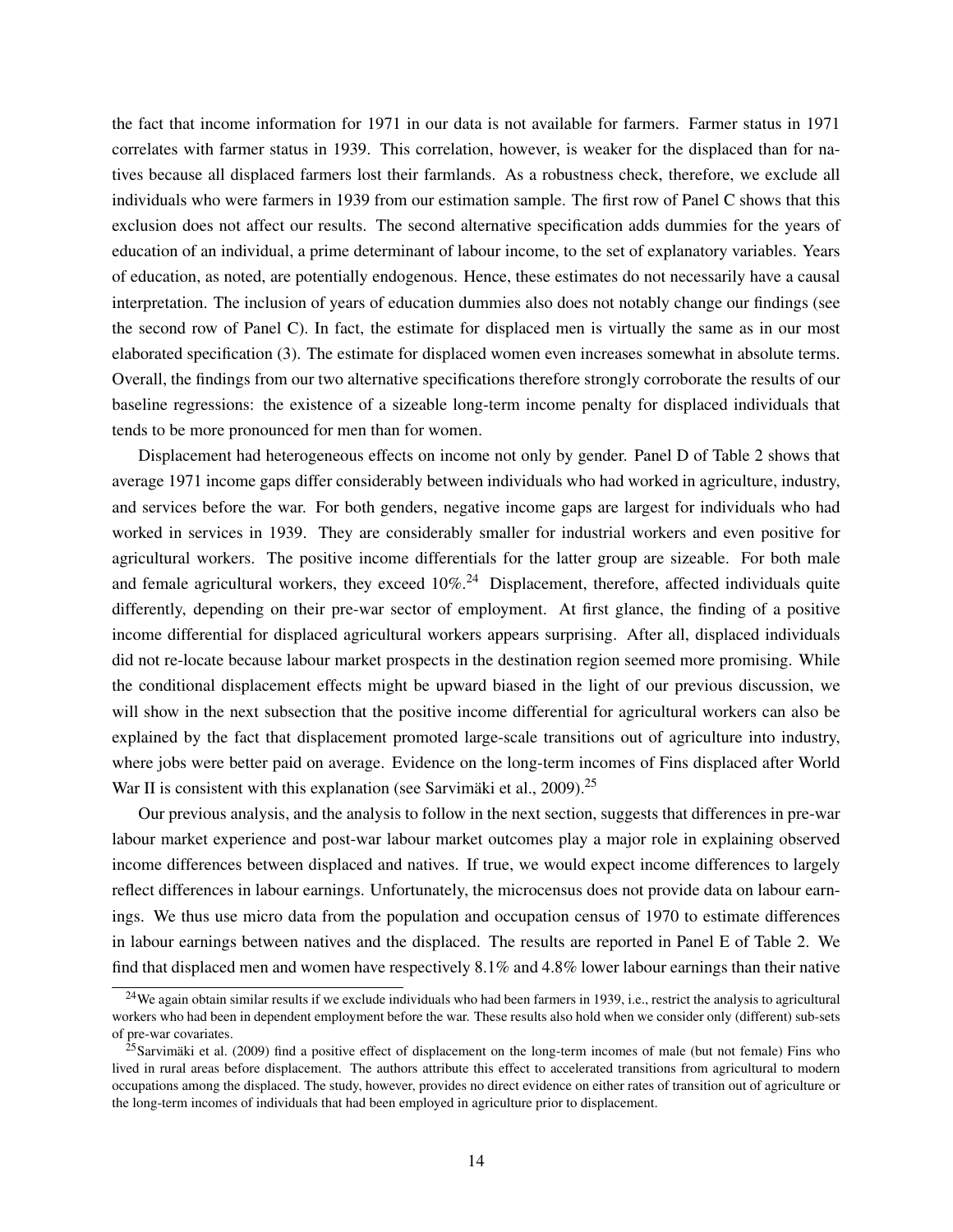|                                                                     | Men         |         | Women       |         |  |
|---------------------------------------------------------------------|-------------|---------|-------------|---------|--|
|                                                                     | Displaced   | s.e.    | Displaced   | s.e.    |  |
|                                                                     |             |         |             |         |  |
| A. 1971 income – Unconditional estimates:                           |             |         |             |         |  |
| Interval regression                                                 | $-0.051***$ | (0.005) | $-0.038***$ | (0.011) |  |
| Heteroscedastic interval regression                                 | $-0.054***$ | (0.005) | $-0.038***$ | (0.011) |  |
| OLS midpoint regression                                             | $-0.052***$ | (0.005) | $-0.036***$ | (0.011) |  |
| B. 1971 total income – Conditional estimates:                       |             |         |             |         |  |
| $(1)$ 1939 age (squared) + house ownership status                   | $-0.051***$ | (0.005) | $-0.032***$ | (0.011) |  |
| $(2) = (1) + 1939$ occupational status                              | $-0.041***$ | (0.004) | $-0.027***$ | (0.010) |  |
| $(3) = (2) + 1939$ sector of employment                             | $-0.033***$ | (0.004) | $-0.018*$   | (0.010) |  |
|                                                                     |             |         |             |         |  |
| C. 1971 income – Robustness checks (based on specification $(3)$ ): |             |         |             |         |  |
| Excluding 1939 farmers                                              | $-0.038***$ | (0.005) | $-0.017***$ | (0.010) |  |
| Conditioning also on 1971 education                                 | $-0.034***$ | (0.004) | $-0.027***$ | (0.010) |  |
|                                                                     |             |         |             |         |  |
| D. 1971 income – By 1939 sector (based on specification $(3)$ ):    |             |         |             |         |  |
| Agriculture                                                         | $0.104***$  | (0.011) | $0.129***$  | (0.028) |  |
| Industry <sup>1</sup>                                               | $-0.043***$ | (0.006) | $-0.001$    | (0.022) |  |
| Services <sup>2</sup>                                               | $-0.066***$ | (0.009) | $-0.067***$ | (0.017) |  |
|                                                                     |             |         |             |         |  |
| E. 1970 labour earnings – Unconditional estimates:                  | $-0.081***$ | (0.002) | $-0.048***$ | (0.003) |  |
| F. 1971 house ownership status $3$ – Unconditional estimates        |             |         |             |         |  |
|                                                                     |             |         |             |         |  |
| Overall sample                                                      | $-0.089***$ | (0.005) | $-0.117***$ | (0.005) |  |
| Owned no house in 1939                                              | $-0.007$    | (0.007) | $-0.030***$ | (0.006) |  |
| Owned a house in 1939                                               | $-0.179***$ | (0.008) | $-0.213***$ | (0.007) |  |

TABLE 2: 1*st* GENERATION MIGRANTS: LOG INCOME AND HOUSE OWNERSHIP

NOTE: Estimates for displacement status. Each estimate stems from a separate regression. Income equations are estimated by interval regressions if not mentioned otherwise. House ownership equations are estimated by OLS. Income regressions condition on employment in 1971. Unconditional estimates stem from regressions that control only for age and age squared in 1939. Conditional estimates stem from regressions that control for additional covariates. Pre-war covariates include: age and age squared in 1939, an indicator for house ownership in 1939, seven categories for the sector of employment in 1939 (agriculture, industry, construction, trade/transport, finance, public and private services, unknown), and nine categories for the occupational or employment status in 1939 (self-employed, farmer, civil servant, white-collar worker, blue-collar worker, helping family member, apprentice, out of labour force, unemployed). The only post-war covariate considered is the 1971 education of individuals (measured in years and controlled for by a set of dummies). <sup>1</sup> Includes construction. <sup>2</sup> Includes trade/transport, finance, as well as public and private services. <sup>3</sup> The share of house owners among natives in 1971 was 52.2% for males and 44.7% for females. Among native men, who did (not) own a house in 1939, the respective share in 1971 was 73.6% (31.3%); and among native women, it was  $64.5\%$  (26.4%). \*\*\*, \*\*, \* denote statistical significance at the 1%, 5%, and 10% level. Robust standard errors are reported in parentheses.

peers in 1970. These numbers for 1970 are, of course, not directly comparable to the income differentials estimated with the microcensus of 1971. This is not only because the two data sets were sampled at different dates but also because the population and occupation census only records labour earnings from the main job (while the microcensus records income from all sources). Yet the fact that we find even larger differences in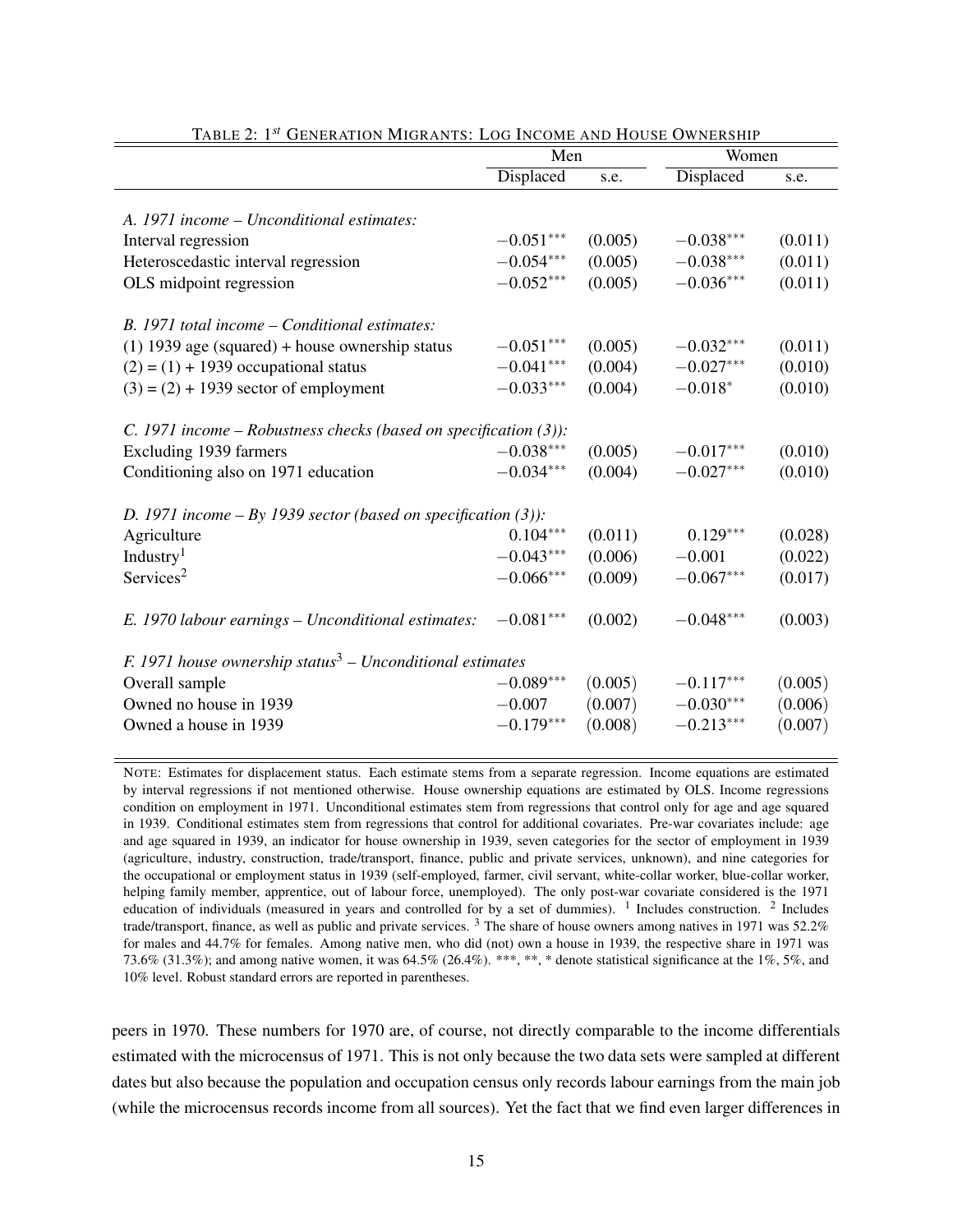1970 labour incomes than in 1971 total incomes suggests that the latter are indeed predominantly driven by differences in 1971 labour incomes.

Finally, Panel F of Table 2 reports (unconditional) estimates of the relationship between displacement status and 1971 house ownership as a proxy for wealth, both for all individuals and for individuals that did or did not own a house in 1939. Among all individuals, the share of house owners in 1971 is significantly lower among displaced men and women. Among men, displacement reduces the chances of owning a house in 1971 by almost 20%, among women by more than 25%. The second and third row in Panel F show that these differentials are largely (women) or even exclusively (men) driven by the subgroup of forced migrants that did own a house in 1939. Quite evidently, therefore, forced migrants have not been able to make up for the loss of property they had suffered as a result of their displacement. Interestingly, however, migrants who did not own a house before the war had, if at all, only a small disadvantage in their quest for house ownership (relative to natives).

#### 5.2 Labour Force Status, Sector of Employment and Occupational Status

Albeit of central importance, income and wealth are but two indicators for the post-war labour market performance and economic integration of displaced individuals. Other indicators are labour force status, sector of employment, and occupational status. In this section, we document the effects that displacement had on these outcomes. We also explore to what extent induced occupational and sectoral changes can explain the long-term income differentials between displaced and natives documented in the previous section.

Panels A to C of Table 3 report estimates of the effects that displacement had on our three additional sets of labour market outcomes. For each set of outcomes, two estimates are reported. The first stem from unconditional regressions that control only for age and age squared of individuals in 1939 (entries in columns denoted by (1)); the second from regressions that control in addition for individuals' 1939 house ownership status, their 1939 occupational status, and their 1939 sector of employment (entries in columns denoted by  $(2)$ ).

Panel A of Table 3 indicates that displaced men have a 1.4 percentage points lower unconditional probability of being out of the labour force in 1971 than their non-displaced counterparts.<sup>26</sup> Among females, in contrast, this probability is about 3.5 percentage points higher for the displaced than for the natives.<sup>27</sup> The lower labour force participation rate of displaced women may also explain their lower wage penalty (relative to displaced men). As those in the labour force are arguably positively selected, the average income of the employed may indeed increase with a lower labour force participation rate (i.e., a stronger selection). We also find displaced men and women to both suffer from higher unemployment risk in 1971. As unemployment was generally very low in West Germany in 1971, the overall unemployment risk for displaced individuals is still comparatively modest.<sup>28</sup> These estimated effects for both outcomes are little, if at all,

<sup>&</sup>lt;sup>26</sup>This may have to do with the fact that the displaced, having lost their pre-war property and suffering from higher rates of unemployment upon arrival in West Germany, were forced to work until later in live to make their living. Lüttinger (1986) provides evidence for 1971 that pensions were markedly lower among displaced than among non-displaced retirees.

 $27$ However, this effect is essentially limited to women who were working as helping family members in agriculture before the war. These women could often not resume employment after their families had lost their businesses and farmlands in the East.

<sup>&</sup>lt;sup>28</sup>The official West German unemployment rate in April 1971 was  $0.7\%$ . The unemployment risk in our sample is even lower, since we count the self-employed and working family members as part of the work force, while the official unemployment statistic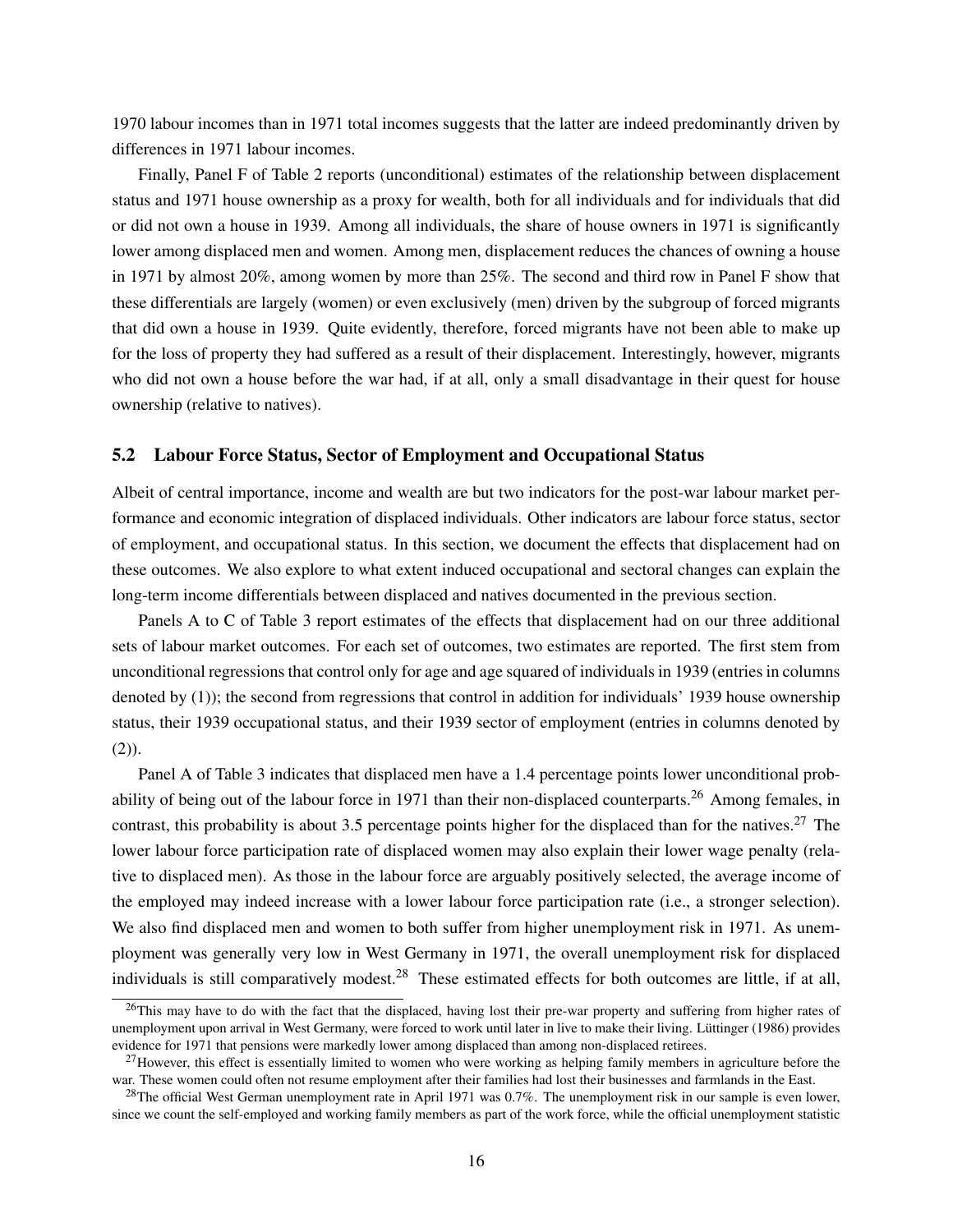|                               | Men            |                        |                        |                | Women                  |                        |
|-------------------------------|----------------|------------------------|------------------------|----------------|------------------------|------------------------|
|                               | <b>Natives</b> | Displaced              |                        | <b>Natives</b> | Displaced              |                        |
|                               | Mean           | (1)                    | (2)                    | Mean           | (1)                    | (2)                    |
|                               |                |                        |                        |                |                        |                        |
| A. 1971 employment status:    |                |                        |                        |                |                        |                        |
| Out of labour force           | 0.147          | $-0.014***$<br>(0.003) | $-0.013***$<br>(0.003) | 0.644          | $0.035***$<br>(0.004)  | $0.039***$<br>(0.004)  |
| Unemployed                    | 0.003          | $0.001*$<br>(0.001)    | $0.002**$<br>(0.001)   | 0.002          | $0.005***$<br>(0.001)  | $0.005***$<br>(0.001)  |
| B. 1971 sector of employment: |                |                        |                        |                |                        |                        |
| Agriculture                   | 0.094          | $-0.063***$<br>(0.002) | $-0.079***$<br>(0.003) | 0.199          | $-0.155***$<br>(0.004) | $-0.122***$<br>(0.004) |
| Industry <sup>1</sup>         | 0.506          | $0.050***$<br>(0.006)  | $0.080***$<br>(0.006)  | 0.274          | $0.090***$<br>(0.008)  | $0.086***$<br>(0.008)  |
| Services <sup>2</sup>         | 0.398          | $0.014**$<br>(0.006)   | 0.000<br>(0.005)       | 0.526          | $0.063***$<br>(0.008)  | $0.034***$<br>(0.008)  |
| C. 1971 occupational status:  |                |                        |                        |                |                        |                        |
| Self-employed <sup>3</sup>    | 0.148          | $-0.057***$<br>(0.004) | $-0.050***$<br>(0.003) | 0.081          | $-0.028***$<br>(0.004) | $-0.025***$<br>(0.004) |
| Farmer <sup>4</sup>           | 0.073          | $-0.059***$<br>(0.002) | $-0.068***$<br>(0.002) | 0.028          | $-0.023***$<br>(0.001) | $-0.018***$<br>(0.001) |
| Blue collar worker            | 0.419          | $0.124***$<br>(0.006)  | $0.130***$<br>(0.005)  | 0.342          | $0.150***$<br>(0.008)  | $0.137***$<br>(0.008)  |
| White collar worker           | 0.253          | $-0.012**$<br>(0.005)  | $-0.001$<br>(0.005)    | 0.295          | $0.060***$<br>(0.008)  | $0.038***$<br>(0.007)  |
| Civil servant                 | 0.098          | $0.008**$<br>(0.004)   | $-0.004$<br>(0.003)    | 0.021          | $0.007**$<br>(0.003)   | 0.003<br>(0.003)       |
| Helping family member         | 0.008          | $-0.005***$<br>(0.001) | $-0.006***$<br>(0.001) | 0.234          | $-0.167***$<br>(0.005) | $-0.134***$<br>(0.005) |

TABLE 3: 1*st* GENERATION MIGRANTS: OTHER LABOUR MARKET OUTCOMES

NOTE: Means of the control group and OLS estimates for displacement status. Each estimate stems from a separate regression. Regressions on the sector of employment and on occupational status condition on employment in 1971. The regressions on unemployment condition on being in the labour force in 1971. Regressions include the following pre-war covariates: (1) age and age squared in 1939,  $(2) = (1)$  plus an indicator for house ownership in 1939, seven categories for the sector of employment in 1939 (agriculture, industry, construction, trade/transport, finance, public and private services, unknown), and nine categories for the occupational or employment status in 1939 (self-employed, farmer, civil servant, white-collar worker, blue-collar worker, helping family member, apprentice, out of labour force, unemployed). <sup>1</sup> Includes construction. <sup>2</sup> Includes trade/transport, finance, as well as public and private services.<sup>3</sup> Self-employed outside agriculture.<sup>4</sup> Farmer with own land. \*\*\*, \*\*, \* denote statistical significance at the 1%, 5%, and 10% level. Robust standard errors are reported in parentheses.

affected by adding pre-war controls.

Panel B of Table 3 contrasts the 1971 sectoral employment structure of displaced individuals to that of natives. Displaced men and women are markedly underrepresented in agriculture and overrepresented in industry. Displaced women are also overrepresented in services, while for men this only holds true in the unconditional regression. Additional unreported analyses show that these differentials are driven predominantly by workers who were employed in agriculture before the war. In this group, displacement

does not. Note also that our analysis excludes foreigners who generally have a higher risk of becoming unemployed than German nationals.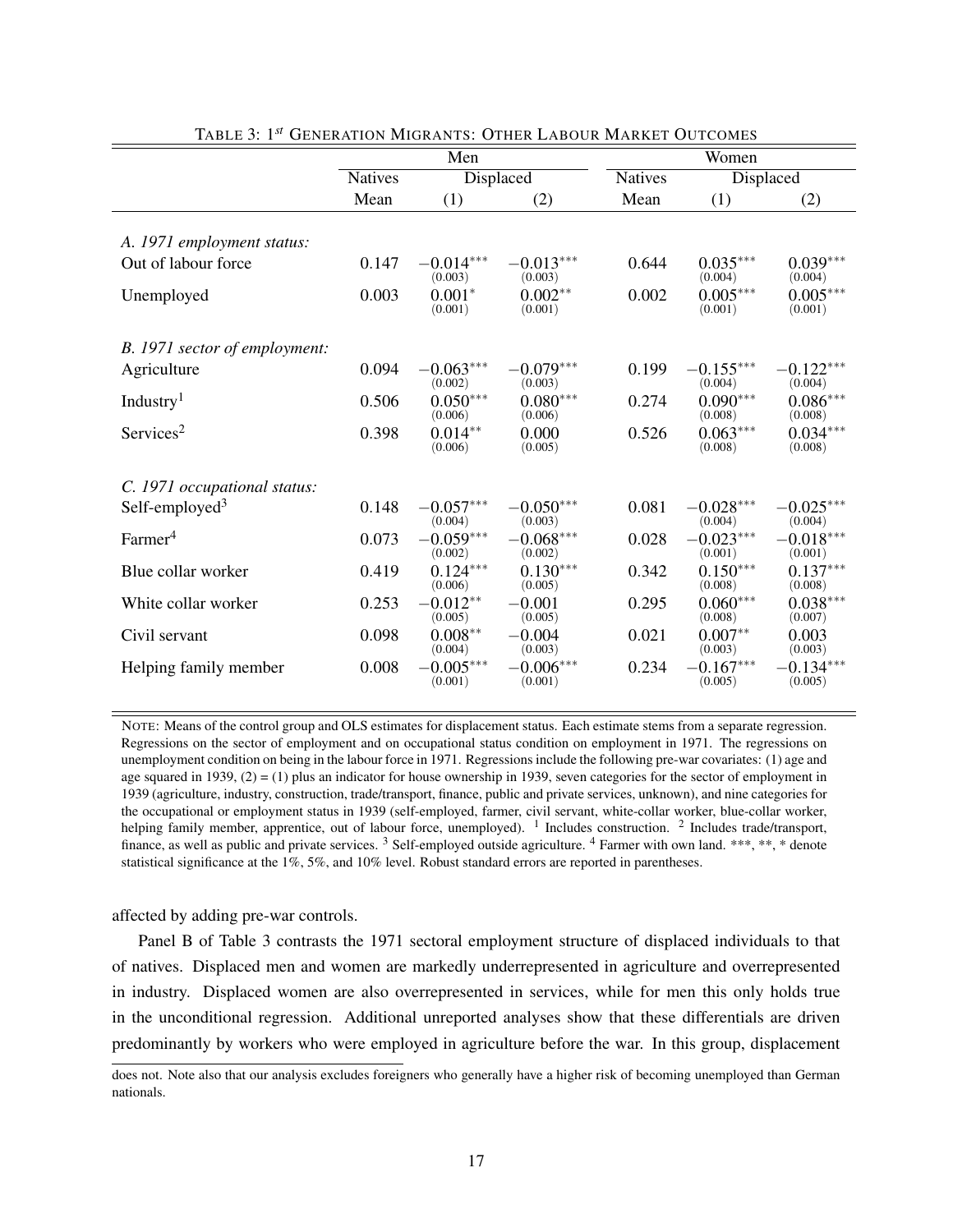reduces the probability for men (women) of working in agriculture by 39.8 (48.2) percentage points and increases the probability of working in industry by 31.3 (27.2) percentage points. Displacement, therefore, greatly promoted transitions out of agriculture into the industrial sector.

Panel C of Table 3 provides further evidence for this finding. It shows that the occupational structure of women and men in 1971 differs significantly between the displaced and natives. Displaced women and men are far less often self-employed, both outside and inside agriculture. This finding casts strong doubts on the effectiveness of the *Fluchtlingssiedlungsgesetz* that encouraged and supported financially the lease and purchase of farms by forced migrants.<sup>29</sup> Instead, first generation male (female) migrants have a 12.4 (15.0) percentage points higher probability of working as a blue-collar worker (unconditional estimates). Displaced men and women also exhibit a drastically lower likelihood of working as a helping family member. Apart from the immediate loss of family-run businesses, this finding may be explained also by the relatively low rates of self-employment among the displaced.

Can these differences in the sectoral and occupational structure of migrants and natives explain the income differentials documented in Section 5.1? Agriculture was a low-pay sector compared to industry or services (almost two-thirds of male and more than 96% of female agricultural workers in our data set fall in the lowest income category). By promoting transitions out of agriculture and into industry, displacement therefore also tended to foster transitions into better remunerated jobs. This observation can explain why displacement has a positive effect on the 1971 income levels of those who had worked in agriculture in 1939, but not of those who had worked in other sectors before the war. Furthermore, blue-collar worker were generally less well paid than white-collar workers, the self-employed, or civil servants. As displaced workers are relatively more likely to be employed as blue-collar workers (see Panel C of Table 3), the induced changes in the occupational structure of displaced workers can also, at least partly, explain why displacement has a negative overall income effect.

#### 5.3 Sectoral and Geographic Mobility after Displacement

The previous section has documented that displacement-induced sectoral changes can partly explain longterm income differentials between natives and displaced. This section analyses whether the displacement had *persistent* effects on the mobility of forced migrants. Table 4 reports estimates of the effects of displacement on the post-displacement sectoral and geographical mobility of individuals. To quantify the former, we employ two outcome measures: the likelihood to change sectors between 1950 and 1960 (medium run), and the likelihood to change sectors between 1960 and 1971 (long run). Concerning geographic mobility, we consider an individual's probability of changing the municipality of residence between 1960 and 1971.<sup>30</sup> For each of these outcomes, we again provide two estimates, one from an unconditional regression that controls only for age and age squared of individuals in 1939, and one from a conditional regression that controls also for pre-war covariates. Differences between the two types of estimates are throughout marginal. We therefore confine our discussion of the results in Table 4 mainly to the unconditional estimates (entries in

<sup>&</sup>lt;sup>29</sup>Presumably, the measure had limited impact because there was simply not enough farmland that could be given to the newcomers (Connor, 2007).

 $30$ Change of residence information in our data is only available for the decade immediately preceding the survey year 1971.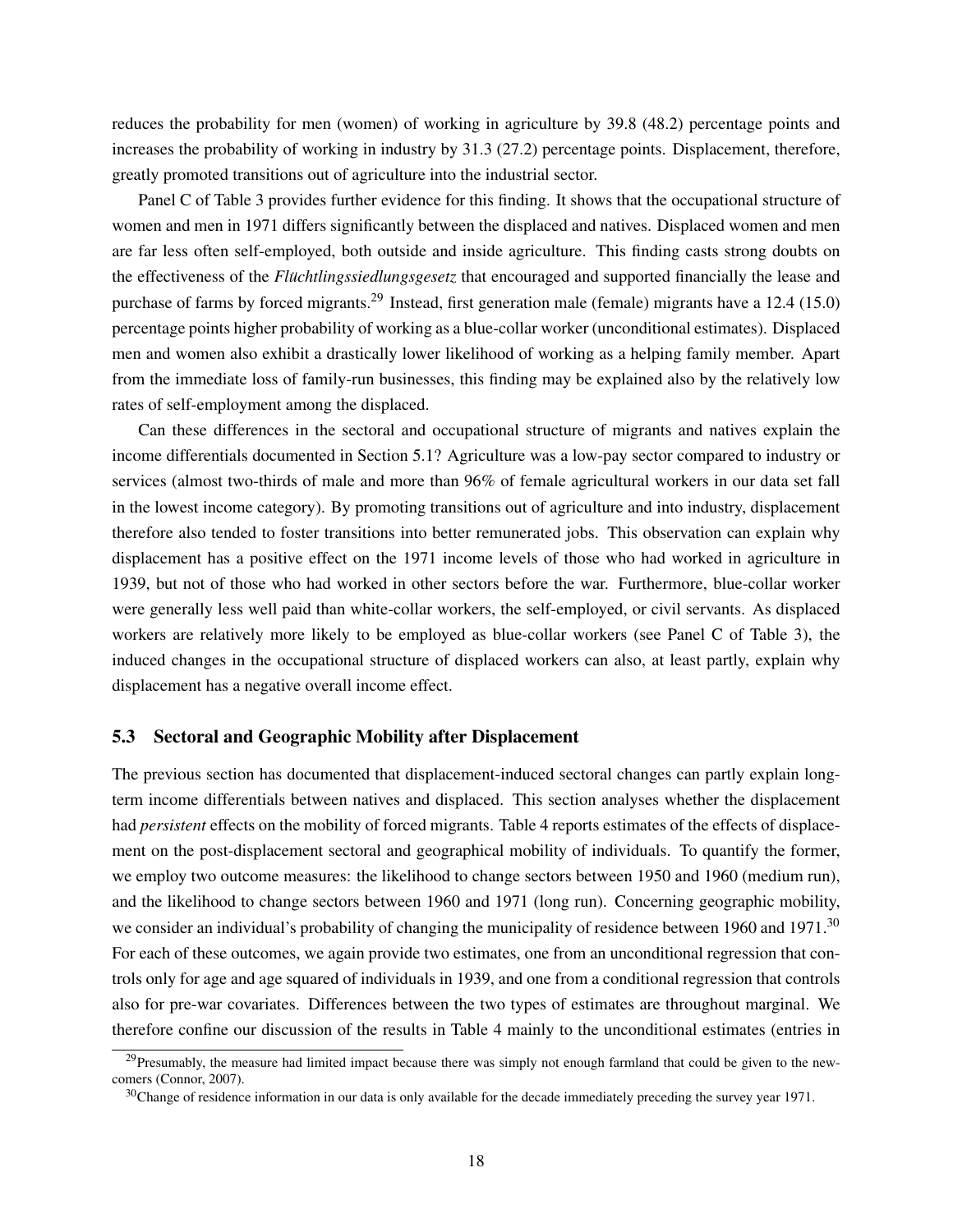|                                                              | Men            |                                              |                                           |                | Women                                          |                                                |  |  |
|--------------------------------------------------------------|----------------|----------------------------------------------|-------------------------------------------|----------------|------------------------------------------------|------------------------------------------------|--|--|
|                                                              | <b>Natives</b> | Displaced                                    |                                           | <b>Natives</b> | Displaced                                      |                                                |  |  |
|                                                              | Mean           | (1)                                          | (2)                                       | Mean           | (1)                                            | (2)                                            |  |  |
| A. Change 1939 to 1950:<br>Sector of employment              | 0.236          | $0.161***$<br>(0.006)                        | $0.144***$<br>(0.006)                     | 0.212          | $0.212***$<br>(0.009)                          | $0.192***$<br>(0.009)                          |  |  |
| B. Change 1950 to 1960:<br>Sector of employment              | 0.144          | $0.079***$<br>(0.005)                        | $0.072***$<br>(0.005)                     | 0.136          | $0.090***$<br>(0.008)                          | $0.082***$<br>(0.008)                          |  |  |
| C. Change 1960 to 1971:<br>Sector of employment<br>Residence | 0.184<br>0.093 | $0.009*$<br>(0.005)<br>$0.045***$<br>(0.004) | 0.005<br>(0.005)<br>$0.043***$<br>(0.004) | 0.187<br>0.087 | $0.052***$<br>(0.008)<br>$0.065***$<br>(0.003) | $0.043***$<br>(0.008)<br>$0.065***$<br>(0.003) |  |  |

TABLE 4: 1*st* GENERATION MIGRANTS: POST-DISPLACEMENT SECTORAL AND REGIONAL MOBILITY

NOTE: Means of the control group and OLS estimates for displacement status. Each estimate stems from a separate regression. Regressions on sectoral change condition on being employed in the first and in the last year of the respective period considered. Regressions include the following pre-war covariates: (1) age and age squared in 1939, (2) = (1) plus an indicator for house ownership in 1939, seven categories for the sector of employment in 1939 (agriculture, industry, construction, trade/transport, finance, public and private services, unknown), and nine categories for the occupational or employment status in 1939 (selfemployed, farmer, civil servant, white-collar worker, blue-collar worker, helping family member, apprentice, out of labour force, unemployed). \*\*\*, \*\*, \* denote statistical significance at the 1%, 5%, and 10% level. Robust standard errors are reported in parentheses.

columns denoted by (1)).

Panel B of Table 4 reveals that displaced men and women are far more likely to have changed sectors between 1950 and 1960 than comparable (as of 1939) non-displaced men and women. For displaced men, chances of a sectoral change are 55% higher (a 7.9 percentage points difference to the baseline). For displaced women, the differential is even larger (a 66% or 9.0 percentage points difference). It is also evident that overall sectoral mobility was lower in the 1950s than in the previous decade, both among the displaced and among natives (see Panel A of Table 4). As the years 1939 to 1950 saw both World War II and the actual mass displacement of Germans, higher rates of sectoral mobility in the 1940s are not surprising. What is surprising, however, is that the *relative* differences in sectoral mobility between displaced and non-displaced men remain almost unchanged in the 1950s. Similarly, the sectoral mobility of displaced females exceeds that of native females not only in the 1940s but also in the 1950s. In the last decade considered (1960s), however, sectoral mobility rates converge between the displaced and natives. For men, in fact, differences disappear completely in the conditional regressions (see first row of Panel C). Large and persistent effects of displacement are also observable for the geographic mobility of individuals (second row of Panel C). Displaced men are almost 50% more likely to have changed residence between 1960 and 1971 than nondisplaced men. For women, the relative difference is again even larger.

Overall, the evidence presented in Table 4 suggests that displacement had large and persistent effects on the sectoral and geographical mobility of forced migrants. If the displaced had been voluntary migrants,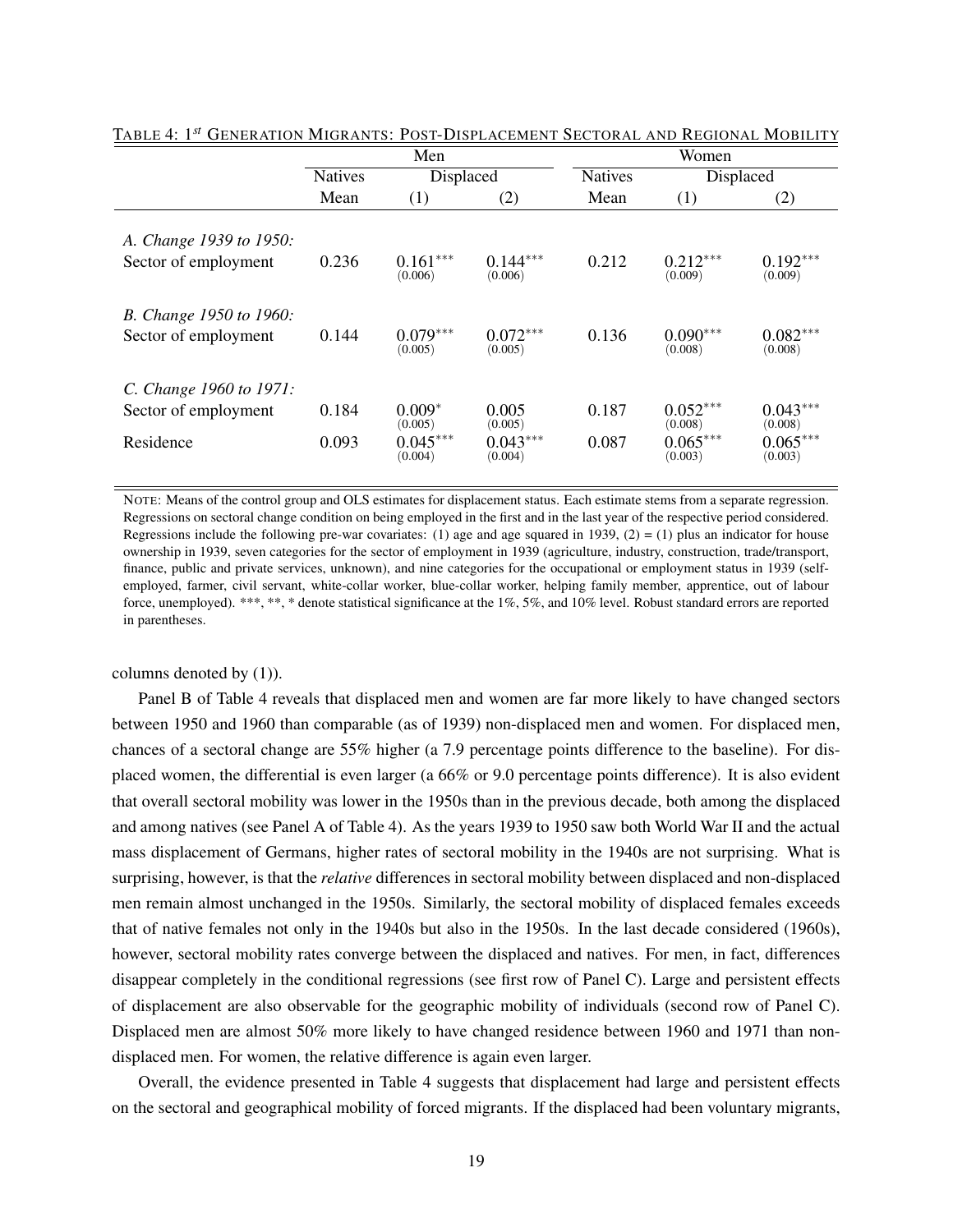these findings could, at least potentially, be explained by a higher innate mobility of these individuals, as revealed by their original migration decision. The fact that Germans in Eastern Europe were forced to re-settle after World War II, however, precludes such a selection-based explanation for our results.

## 6 Second Generation Migrants

In this section, we analyse whether differences in economic outcomes are still observable for second generation migrants and whether any differences that do exist resemble those for the first generation. As defined in Section 3, second generation migrants are children of displaced parents who were born in West Germany between 1944 and 1949. As in the analysis of first generation migrant outcomes, we analyse differences in 1971 incomes and house ownership rates and investigate to what extent observed income differentials can be explained by differences in the labour force status, sectoral affiliation, and occupational status of second generation migrants and their native peers. In addition, we explore the relationship between displacement and educational attainment.

#### 6.1 Income and House Ownership

We start by estimating interval regressions of the effect of displacement on log income. We again use two specifications. The first specification controls only for age and age squared; the second controls also for pre-war parental characteristics (house ownership and educational attainment of both parents). Results for both specifications are reported in Panel A of Table 5. They show that second generation displaced men have significantly lower incomes in 1971 than their non-displaced peers. What is more, the magnitude of the income differential is comparable to the unconditional income differential for first generation men. Estimated unconditional and conditional (on parental covariates) income gaps also differ but little (-5.6 vs.  $-6.0\%$ ).<sup>31</sup>

In contrast, and unlike their mother generation, second generation displaced women do not exhibit an income penalty relative to native women. The wage differential between displaced and non-displaced women is even positive but not statistically significant. This finding may, in part, be explained by the markedly lower birth and marriage rates among female second generation migrants. Marriage and motherhood can lead to early career breaks and reduce both hours of work and wages. Second generation displaced females have a 12.9 percentage points lower probability of being married than their native peers, and a 7.0 percentage points lower probability of having a child (see Table A-2 in the Appendix for the details).<sup>32</sup> Although we find similar differences in marriage and birth rates for men, higher marriage and birth rates are arguably of less importance for the labour force participation and careers of men than of women.

Panel B of Table 5 reports estimates of the effects of displacement on 1971 house ownership. Controlling for parental covariates, second generation displaced men and women have a significantly lower likelihood to own residential property. Compared to their indigenous peers, the chances of migrant men (women) to own

<sup>&</sup>lt;sup>31</sup>We find slightly larger (smaller) income penalties if we estimate OLS midpoint (heteroscedastic interval) regressions.

 $32$ This is true for all six age groups considered (females born between 1944 and 1949). However, differences between natives and migrants in marriage and birth rates decline steadily with age. Migrants thus seem to have postponed marriage and fertility.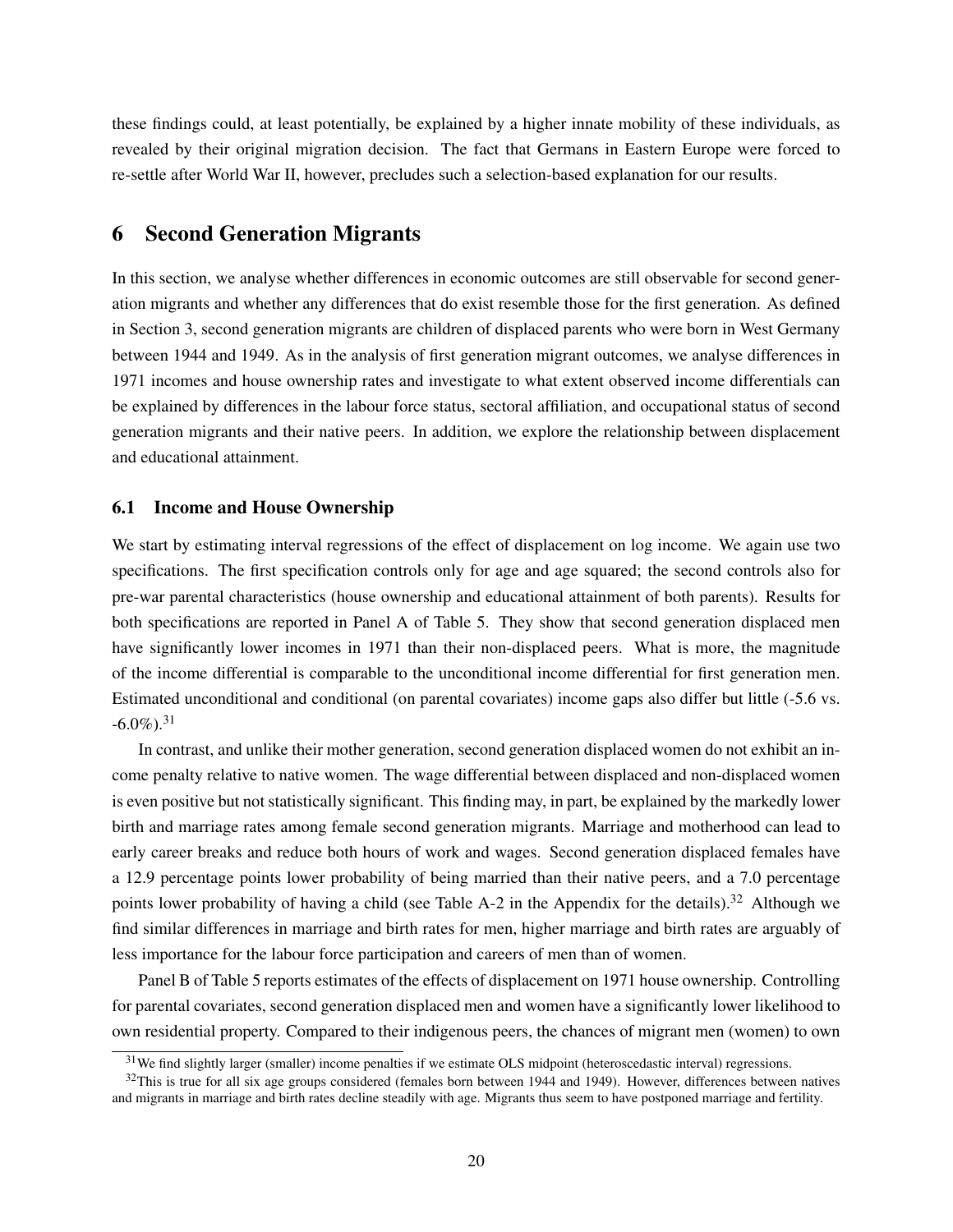a house are 24% (20%) lower. Additional regressions show that the negative effect of displacement status on 1971 house ownership becomes statistically insignificant for both sexes if we consider only offspring of parents who did not own a house before the war. The lower likelihood of second generation displaced individuals to own residential property can thus, to a large degree, be explained by the loss of property of the parent generation, i.e., by a persistent adverse inter-generational wealth effect.

| opheminon miominio. Doo incomp mp nocop o whenomi          |             |         |             |         |
|------------------------------------------------------------|-------------|---------|-------------|---------|
|                                                            | Men         |         | Women       |         |
|                                                            | Displaced   | s.e.    | Displaced   | s.e.    |
|                                                            |             |         |             |         |
| A. 1971 income – Unconditional and conditional estimates   |             |         |             |         |
| Without parental covariates                                | $-0.056***$ | (0.012) | 0.019       | (0.015) |
| With parental covariates                                   | $-0.060***$ | (0.012) | 0.016       | (0.014) |
|                                                            |             |         |             |         |
| B. 1971 house ownership status $1 -$ Conditional estimates |             |         |             |         |
| All                                                        | $-0.017***$ | (0.005) | $-0.026***$ | (0.008) |
| Parents owned a house in 1939                              | $-0.067***$ | (0.013) | $-0.056***$ | (0.019) |
| Parents owned no house in 1939                             | $-0.004$    | (0.005) | $-0.014$    | (0.008) |
|                                                            |             |         |             |         |

TABLE 5: 2*nd* GENERATION MIGRANTS: LOG INCOME AND HOUSE OWNERSHIP

NOTE: Estimates for displacement status. Each estimate stems from a separate regression. Income equations are estimated by standard interval regressions. House ownership equations are estimated by OLS. Income regressions condition on employment in 1971. Unconditional estimates stem from regressions that control only for age and age squared of second generation migrants in 1971. Conditional estimates stem from regressions that control for additional parental covariates. Parental covariates include a dummy for house ownership in 1939 and a full set of dummies for years of education of both parents. <sup>1</sup> The share of house owners among natives in 1971 was 7.1% for males and 12.9% for females. Among men, whose parents did (not) own a house in 1939, the respective share in 1971 was 14.0% (4.5%); and among women, it was  $21.9\%$  (9.4%). \*\*\*, \*\*, \* denote statistical significance at the 1%, 5%, and 10% level. Robust standard errors are reported in parentheses.

#### 6.2 Labour Force Status, Sector of Employment and Occupational Status

Following our analysis for first generation migrants, this subsection explores to what extent second generation migrants differ from their non-displaced peers in 1971 labour force status, occupational structure and sectoral affiliation, and whether any such differences resemble those observed for the first generation. We also explore again to what extent differences in the sectoral affiliation and occupational structure between displaced and natives can explain the income penalty for displaced men.

The results of these analyses are summarised in Table 6. For each set of outcomes, we again report two estimates. The first stem from unconditional regressions that control only for age and age squared of individuals (entries in columns denoted by (1)); the second from regressions that control in addition for parental pre-war covariates (entries in columns denoted by (2)). As evident, differences between the two estimates are again small. We will therefore mainly discuss the estimates that condition on parental covariates. Panel A of Table 6 shows that the unemployment risk of second generation migrants does not differ from that of native peers. Displaced and non-displaced females, however, do differ in their attachment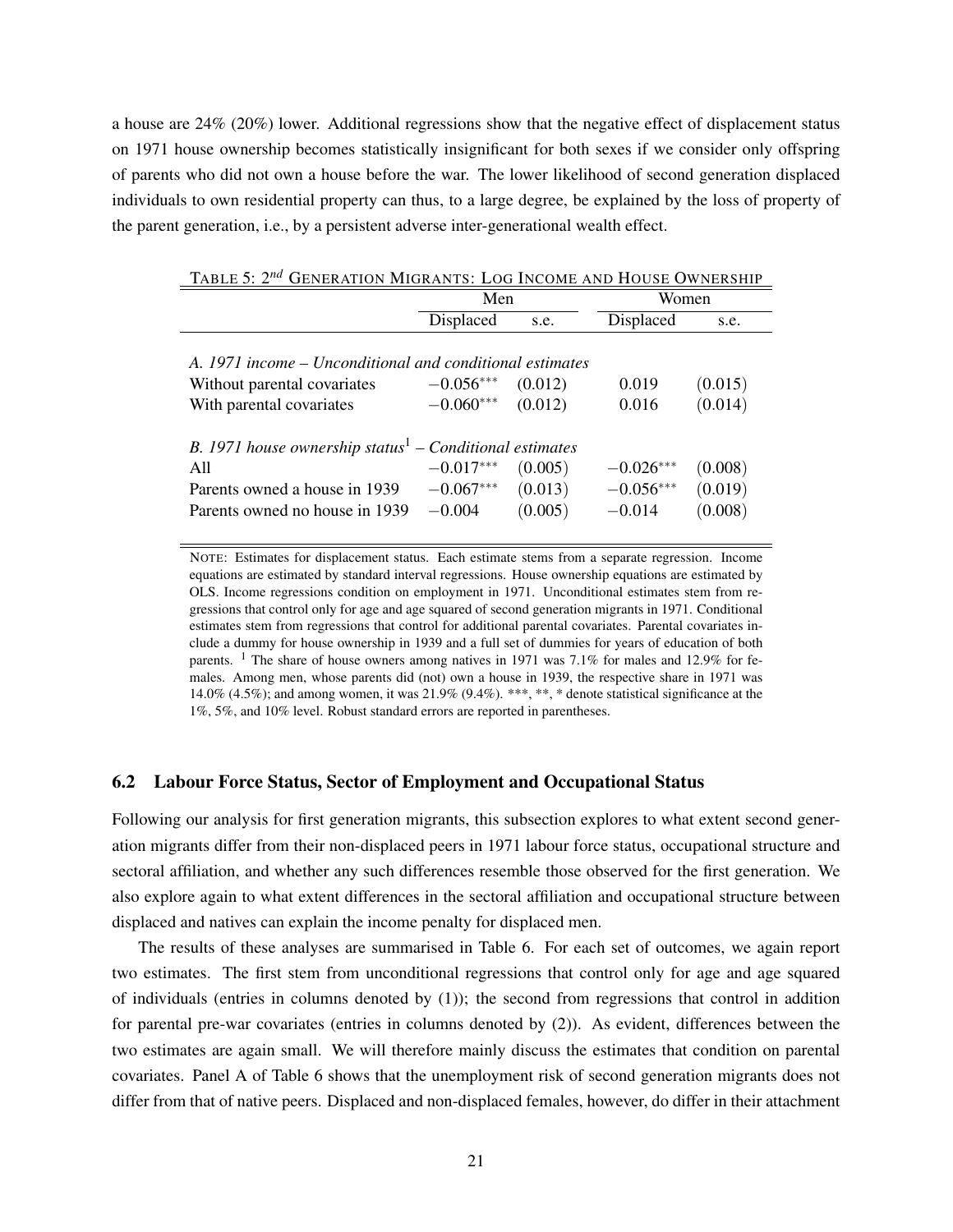to the labour market. Displaced females are 4.2 percentage points (or 10%) less likely to be out of the labour force than native females. The higher labour force participation among female second generation migrants is again likely to be the result of the markedly lower marriage and birth rates of this group compared to their indigenous peers. Less wealth, which materialises in lower home ownership rates, may also contribute to the relatively higher participation rates of displaced females. Empirical evidence suggests that females, in particular, tend to have higher labour force participation rates if they plan to purchase a home (see Havet and Penot, 2010, for a survey of the relevant literature).

The differences in the sectoral employment structure between displaced and non-displaced young adults resemble those of the first generation: displaced men and women work far less often in agriculture, and more frequently in services (see Panel B of Table 6). Displaced women are also significantly more likely to work in industry, while men are less likely to work in industry (a fact that sets them apart from their parent generation). These differences are large in magnitude, in particular for agricultural employment. Young displaced males are 2.0 percentage points (or 47%) and females 3.6 percentage points (or 67%) less likely to work in agriculture than their native peers.

Panel C of Table 6 reports estimates of the effects of displacement on the 1971 occupational structure of young adults. Again, the results largely resemble those found for the parent generation, although some differences between migrants and natives are now more attenuated. In 1971, second generation migrant men and women are less likely to be farmers than their native peers, and migrant men are less likely to be self-employed outside agriculture. Displaced men and women furthermore have a significantly lower probability of working as a helping family member. This is presumably a direct consequence of the much lower self-employment rates among the displaced. In line with our findings for the first generation, we also find second generation male and female migrants to be over-represented among civil servants, and male migrants to be under-represented among white-collar workers. In contrast to the first generation, second generation migrants are no longer over-represented among blue-collar workers. Differences in the occupational structure are particularly large in public employment: Young displaced males are 42% and females 29% more likely to work as civil servants than their native peers. Male migrants are also twice as likely to work as an apprentice.

Differences in the occupational structure between second generation male migrants and their native peers can, at least partly, help to explain the sizeable wage penalty observable for this group. Displaced young male adults are significantly under-represented among the high-earning self-employed outside agriculture and among white-collar workers. Moreover, they are much more likely to work as low-paid apprentices than their native peers.

#### 6.3 Educational Attainment

The educational achievement of migrant children is an important yardstick of the integration of immigrants and of great influence for their economic success later in life. This section studies the educational attainment of second generation migrants and contrasts it to that of indigenous peers.

Table 7 reports estimates of the effects of displacement on the educational attainment of young adults, considering three measures of educational attainment: years of education, and two indicator variables for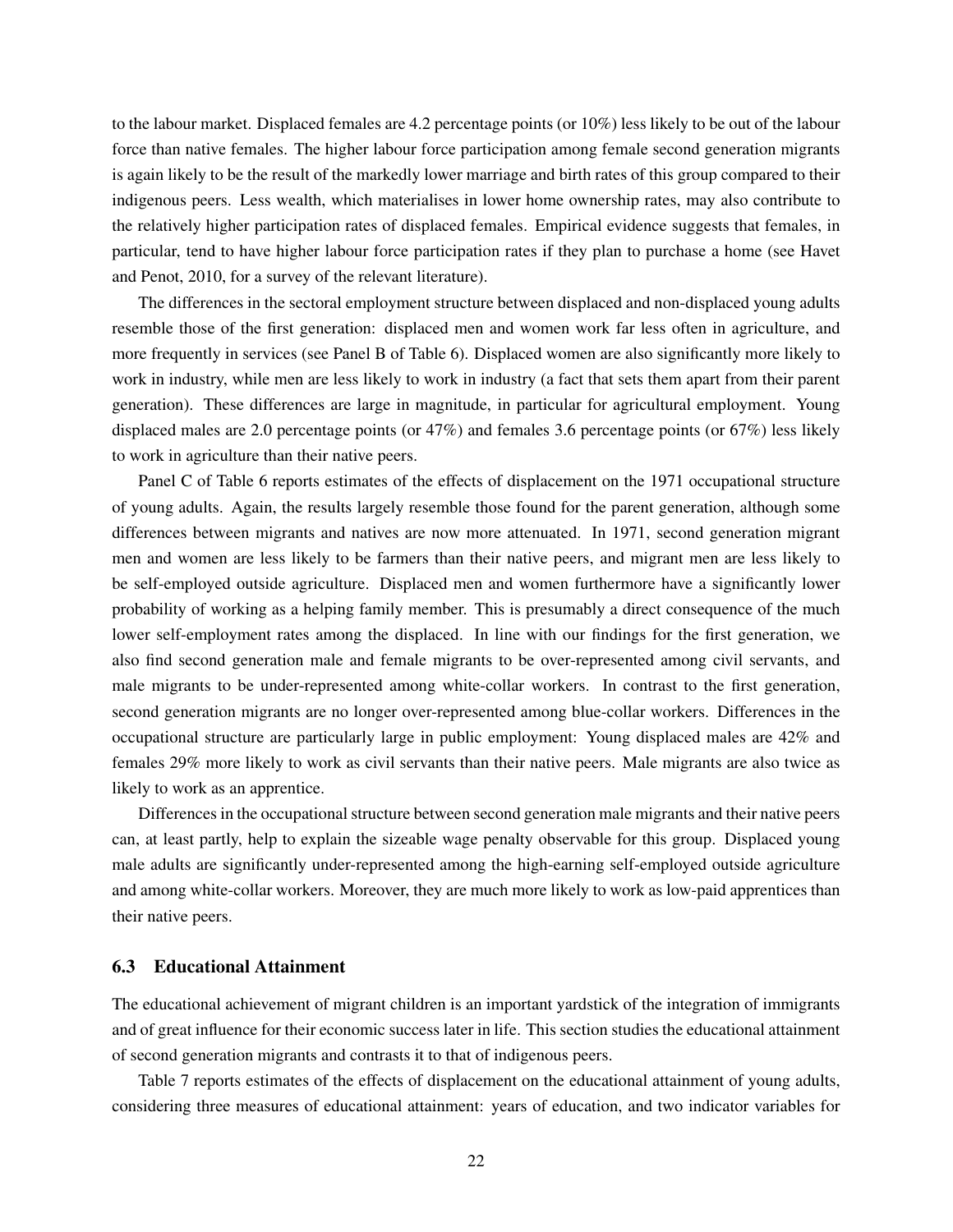|                               |                | Men                    |                        |                | Women                  |                        |
|-------------------------------|----------------|------------------------|------------------------|----------------|------------------------|------------------------|
|                               | <b>Natives</b> |                        | Displaced              | <b>Natives</b> |                        | Displaced              |
|                               | Mean           | (1)                    | (2)                    | Mean           | (1)                    | (2)                    |
|                               |                |                        |                        |                |                        |                        |
| A. 1971 employment status:    |                |                        |                        |                |                        |                        |
| Out of labour force           | 0.171          | 0.003<br>(0.010)       | $-0.010$<br>(0.009)    | 0.413          | $-0.042***$<br>(0.013) | $-0.042***$<br>(0.013) |
| Unemployed                    | 0.002          | 0.001<br>(0.002)       | 0.001<br>(0.002)       | 0.002          | 0.002<br>(0.002)       | 0.002<br>(0.002)       |
| B. 1971 sector of employment: |                |                        |                        |                |                        |                        |
| Agriculture                   | 0.043          | $-0.027***$<br>(0.004) | $-0.020***$<br>(0.004) | 0.054          | $-0.044***$<br>(0.004) | $-0.036***$<br>(0.004) |
| Industry <sup>1</sup>         | 0.534          | $-0.034**$<br>(0.014)  | $-0.024*$<br>(0.013)   | 0.318          | 0.009<br>(0.016)       | 0.011<br>(0.016)       |
| Services <sup>2</sup>         | 0.419          | $0.057***$<br>(0.014)  | $0.039***$<br>(0.013)  | 0.624          | $0.031*$<br>(0.017)    | 0.022<br>(0.017)       |
| C. 1971 occupational status:  |                |                        |                        |                |                        |                        |
| Self-employed <sup>3</sup>    | 0.024          | $-0.011***$<br>(0.002) | $-0.011***$<br>(0.003) | 0.015          | $-0.003$<br>(0.004)    | $-0.003$<br>(0.004)    |
| Farmer <sup>4</sup>           | 0.009          | $-0.007***$<br>(0.001) | $-0.005***$<br>(0.001) | 0.002          | $-0.002***$<br>(0.000) | $-0.001***$<br>(0.000) |
| Blue collar worker            | 0.531          | $-0.025*$<br>(0.014)   | $-0.008$<br>(0.013)    | 0.221          | $-0.005$<br>(0.014)    | $-0.002$<br>(0.014)    |
| White collar worker           | 0.265          | $-0.006$<br>(0.012)    | $-0.023**$<br>(0.012)  | 0.638          | $0.033**$<br>(0.016)   | 0.024<br>(0.016)       |
| Civil servant                 | 0.097          | $0.045***$<br>(0.009)  | $0.041***$<br>(0.009)  | 0.048          | $0.016*$<br>(0.008)    | $0.014*$<br>(0.008)    |
| Helping family member         | 0.022          | $-0.020***$<br>(0.002) | $0.015***$<br>(0.002)  | 0.065          | $-0.046***$<br>(0.005) | $-0.038***$<br>(0.005) |
| Apprentice                    | 0.015          | $0.017***$<br>(0.005)  | $0.015***$<br>(0.005)  | 0.011          | 0.007<br>(0.005)       | 0.006<br>(0.005)       |

TABLE 6: 2*nd* GENERATION MIGRANTS: OTHER LABOUR MARKET OUTCOMES

NOTE: Means of the control group and OLS estimates for displacement status. Each estimate stems from a separate regression. Regressions on the sector of employment and on occupational status condition on employment in 1971. Regressions on unemployment condition on being in the labour force in 1971. Regressions include the following covariates: (1) age and age squared of second generation migrants in 1971,  $(2) = (1)$  plus an indicator for parental house ownership in 1939 and a full set of dummies for years of education of both parents. <sup>1</sup> Includes construction. <sup>2</sup> Includes trade/transport, finance, as well as public and private services.<sup>3</sup> Self-employed outside agriculture. <sup>4</sup> Farmer with own land. \*\*\*, \*\*, \* denote statistical significance at the 1%, 5%, and 10% level. Robust standard errors are reported in parentheses.

low and high education. Low education is defined as having at most primary or lower secondary education (*Volksschule*), i.e., only compulsory schooling (eight years) and no vocational degree.<sup>33</sup> High education, in turn, is defined as having completed a degree that requires at least 13 years of education. This group includes individuals with tertiary or upper secondary education (*Abitur*) and individuals with intermediate secondary education (*Mittlere Reife*) that have also completed a commercial apprenticeship (*kaufmännische Lehre*). For each outcome variable, we again run two regressions: one with and one without parental covariates.

<sup>33</sup>Compulsory years of education were increased to nine years in 1964. Individuals born in 1940-1949 were aged at least 15 in 1964 and hence not affected by this schooling reform.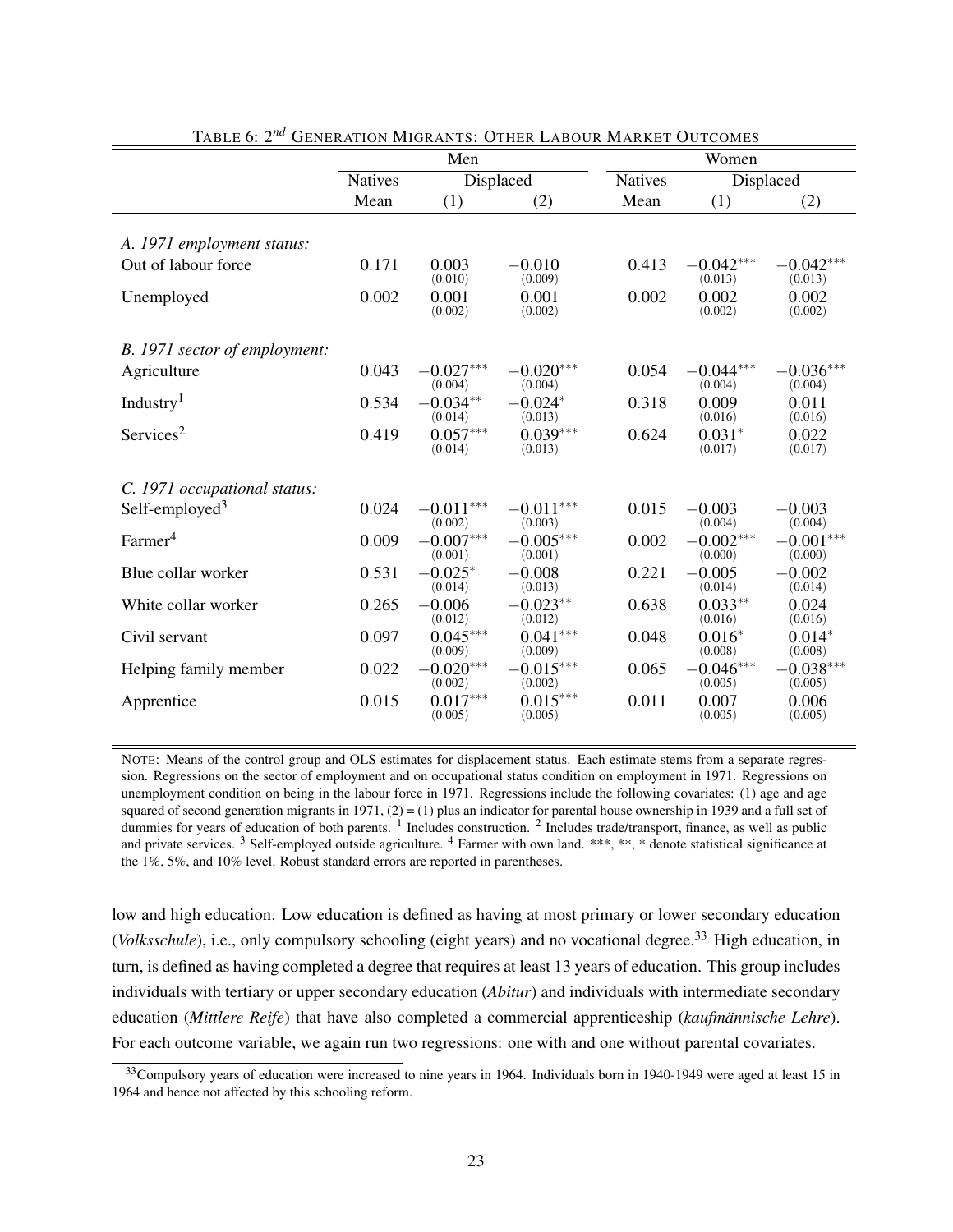|                               | Men            |                        |                        |                | Women                  |                        |  |  |
|-------------------------------|----------------|------------------------|------------------------|----------------|------------------------|------------------------|--|--|
|                               | <b>Natives</b> | Displaced              |                        | <b>Natives</b> |                        | Displaced              |  |  |
|                               | Mean           | (1)                    | (2)                    | Mean           | (1)                    | (2)                    |  |  |
| A. 1971 years of education    | 10.67          | $0.128***$<br>(0.045)  | 0.035<br>(0.042)       | 10.53          | $0.206***$<br>(0.045)  | $0.138***$<br>(0.052)  |  |  |
| B. 1971 low educated $(0/1)$  | 0.117          | $-0.031***$<br>(0.008) | $-0.020***$<br>(0.008) | 0.239          | $-0.053***$<br>(0.011) | $-0.040***$<br>(0.011) |  |  |
| C. 1971 high educated $(0/1)$ | 0.189          | $0.020*$<br>(0.011)    | 0.004<br>(0.010)       | 0.159          | $0.023**$<br>(0.011)   | 0.014<br>(0.011)       |  |  |

TABLE 7: 2*nd* GENERATION MIGRANTS: EDUCATIONAL ATTAINMENT

NOTE: Means of the control group and OLS estimates for displacement status. Each estimate stems from a separate regression. Regressions include the following covariates: (1) age and age squared of second generation migrants in 1971, (2) = (1) plus an indicator for parental house ownership in 1939 and a full set of dummies for years of education of both parents. \*\*\*, \*\*, \* denote statistical significance at the 1%, 5%, and 10% level. Robust standard errors are reported in parentheses.

If we do not condition on parental pre-war characteristics, displacement status is associated with an average of 0.13 more years of education for men, and 0.21 more years for women (Panel A of Table 7). As educational achievement tends to be positively correlated across generations (see, for example, Dustmann and Glitz, 2011), and first generation migrants had slightly higher levels of education, migrants might simply have inherited their educational advantage from their parents. Once we add parental covariates to the regression, the positive correlation between displacement status and years of education indeed disappears for men. For women, however, the respective coefficient only shrinks in size (by around a third), but remains statistically significant.<sup>34</sup> Panel B of Table 7 shows that displacement is associated with a lower likelihood of being low educated, a finding that proves robust to the use of parental pre-war characteristics as additional controls. No significant differences between migrant and native children are observable in the probability of being highly educated (see Panel C), once we use parental covariates as additional controls.

The lower likelihood of second generation migrants to be low-skilled may again be explained by the sectoral and occupational changes of the parent generation. In 1971, more than 50% of all young adult farmers and helping family workers are low-skilled. Second generation migrants, however, have a much lower probability to work either as a farmer or a helping family member. This can be explained by the fact that the majority of first generation migrants who had been employed in agriculture before the war left that sector after displacement. Displaced farmers lost their estates, i.e., property that would have predestined their offspring also for a career in (low-skilled) agriculture. Migrant children were forced to look – and compete – for work outside agriculture, i.e., for work that requires larger investments in human capital.<sup>35</sup>

<sup>34</sup>10.7% of the young adults were still at university in 1971 and had thus not yet completed their education by the time the survey was conducted. The share of those still in education does not differ significantly between male migrants and non-migrants, but is higher for female migrants than for non-migrants. The skill-upgrading that we report for female migrants is thus likely to be a lower bound on the effect on completed education.

 $35$ This explanation is consistent with results reported in Lüttinger (1986). The author analyses the link between the occupation of fathers and the occupational choice of sons born between 1920 and 1929. He finds that among sons whose fathers worked as farmers displacement status greatly reduces the probability to obtain only low education. Lüttinger (1986) attributes his finding to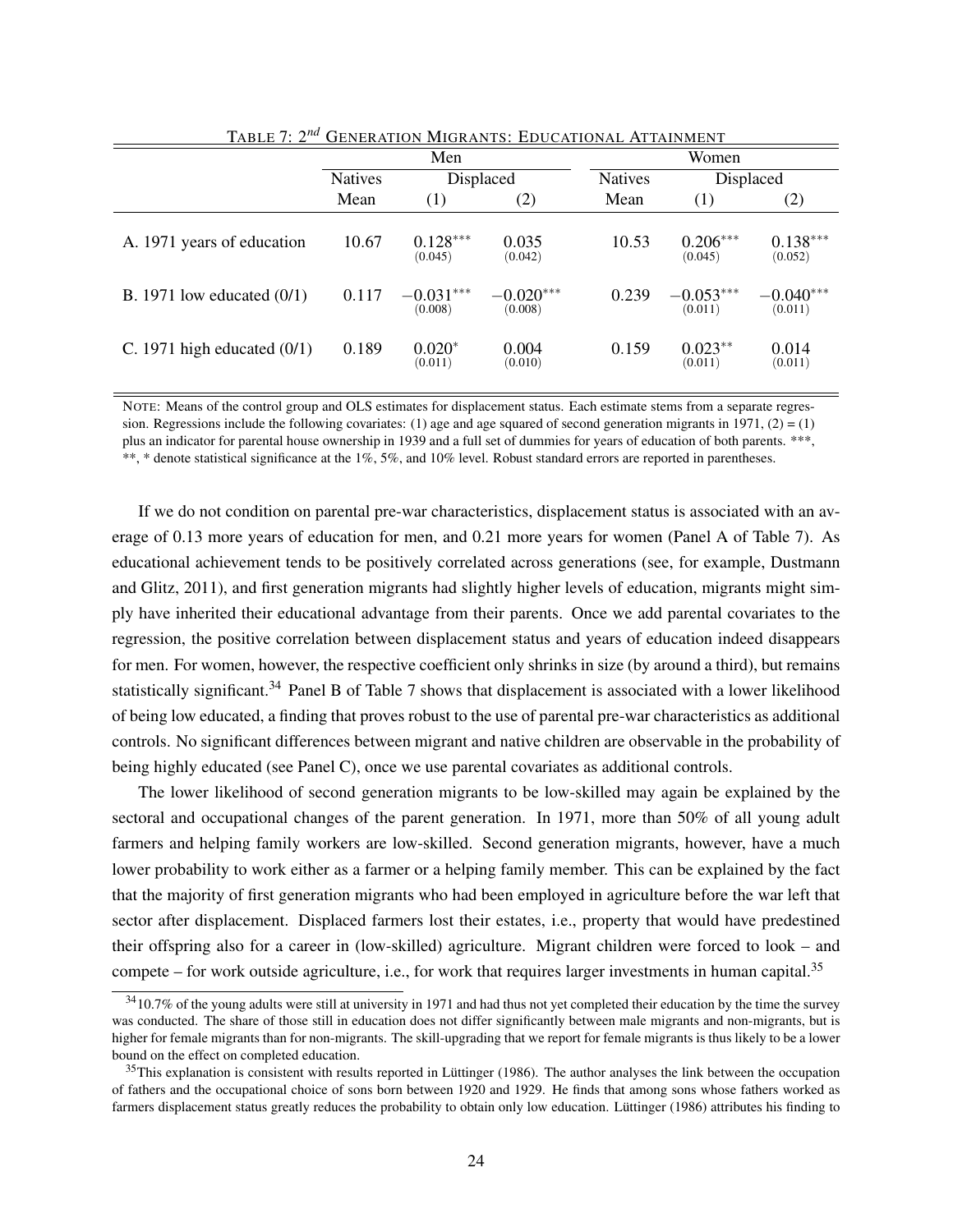## 7 Conclusion

Each year millions of people are forced to leave their homelands because of wars and natural disasters. Although a sizeable phenomenon, both within and between countries, little is yet known on how forced migrants ultimately integrate into the economies of their destination regions or countries. Studies on forced migration are still scant, and in their focus they are almost exclusively confined to the short run. This paper studies one of the largest forced population movements in history, the displacement of millions of Germans from Eastern Europe, and provides a detailed analysis of the medium- and long-run economic performance of these migrants and their offspring in West Germany. As our study considers the integration of forced migrants, it does not suffer from many of the econometric problems that are commonly faced in analyses of the integration of voluntary migrants.

Our findings show that even a quarter of a century after displacement, displaced Germans are, on average, still economically disadvantaged relative to their native peers. In 1971, first generation migrants have significantly lower income levels and significantly higher risks of unemployment than comparable (as of 1939) natives. Similar to their parents, second generation male migrants have also lower income levels. Displacement had, however, strongly heterogeneous effects. In particular, first generation forced migrants who had been employed in agriculture before World War II have substantially higher long-run incomes than comparable natives. We show that this income gain can be explained by faster transitions of forced migrants from agriculture into other sectors and occupations.

Overall, our results suggest that displacement had significant and mostly negative long-run economic consequences for the displaced. Language deficiencies or a potentially negative self-selection of lowproductivity migrants cannot explain our findings and neither can unfavourable macroeconomic conditions in the destination region. In fact, for most of the 1950s and 1960s, aggregate economic conditions in West Germany were most favourable. Although a faster transition of the displaced from traditional into modern sectors tended to foster a successful integration, this greater mobility evidently did not suffice to achieve long-run economic parity between migrants and natives. In fact, the economic consequences of displacement and the ensuing adjustment processes appear so long lasting that they are still felt by the offspring of the displaced a full quarter of a century after World War II had ended. Our analysis therefore suggests that the substantial policies measures that were undertaken to foster the successful integration of the displaced did not, as is widely believed, achieve their objective in full.

### References

- Algan, Y., Dustmann, C., Glitz, A., and Manning, A. (2010). The economic situation of first and secondgeneration immigrants in France, Germany and the United Kingdom. *Economic Journal*, 120(542):F4– F30.
- Ambrosius, G. (1996). Der Beitrag der Vertriebenen und Fluchtlinge zum Wachstum der westdeutschen ¨ Wirtschaft nach dem Zweiten Weltkrieg. *Jahrbuch für Wirtschaftsgeschichte*, 2:39–71.

the loss of farmland that bereaved sons of the possibility to become farmers themselves. The birth cohort considered by Lüttinger (1986), however, is not ideal, as many individuals (sons) in his analysis are likely to have already completed their education by the time of displacement.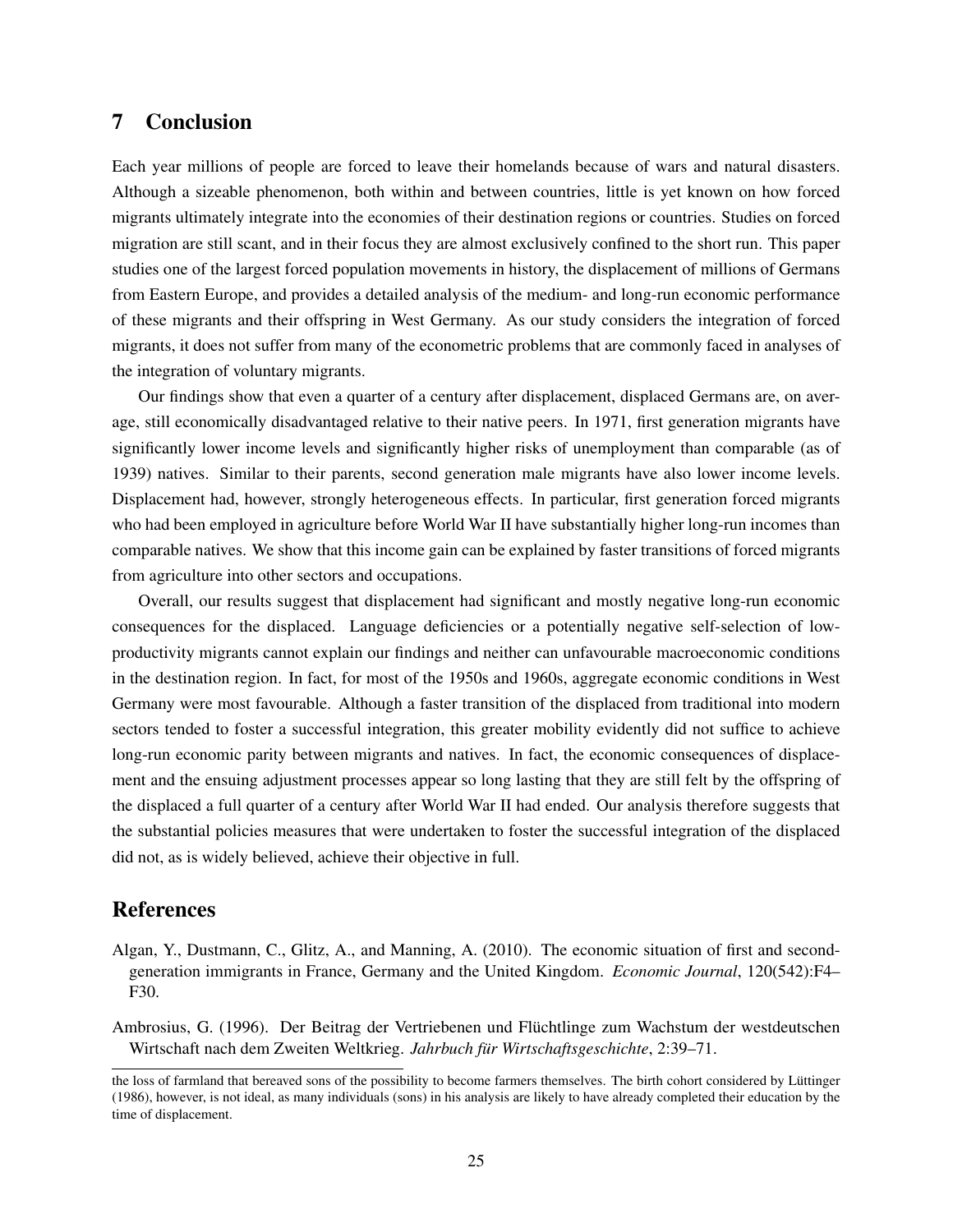- Arntz, M. and Bonin, H. (2011). Can role models enhance gender equality on the labor market? Evidence from the post-unification migration experiment. Mimeo.
- Bauer, T. K. and Basilio, L. (2010). Transferability of human capital and immigrant assimilation. Ruhr Economic Papers 164.
- Bauer, T. K., Haisken-DeNew, J. P., and Schmidt, C. M. (2005). International labour migration, economic growth and labour markets: The current state of affairs. In Macura, M., MacDonald, A., and Haug, W., editors, *The New Demographic Regime Population Challenges and Policy Responses*. New York and Geneva: United Nations.
- Bethmann, D. and Kvasnicka, M. (2012). World War II, missing men, and out-of-wedlock childbearing. *Economic Journal*, forthcoming.
- Borjas, G. J. (1991). Self-selection and the earnings of immigrants. *American Economic Review*, 77:531– 553.
- Borjas, G. J. (1999). The economic analysis of immigration. In Ashenfelter, O. and Card, D., editors, *Handbook of Labor Economics, Vol. 3*. Amsterdam: Elsevier.
- Braun, S. and Mahmoud, T. O. (2011). The employment effects of immigration: Evidence from the mass arrival of German expellees in post-war Germany. Kiel Working Papers 1725.
- Chiswick, B. (1978). The effect of Americanization on the earnings of foreign-born men. *Journal of Political Economy*, 86:897–921.
- Chiswick, B. and Miller, P. W. (1995). The endogeneity between language and earnings: International analyses. *Journal of Labor Economics*, 13:245–287.
- Connor, I. (2007). *Refugees and expellees in post-war Germany*. Manchester and New York: Manchester University Press.
- D'Amuri, F., Ottaviano, G. I., and Peri, G. (2010). The labor market impact of immigration in Western Germany in the 1990s. *European Economic Review*, 54(4):550–570.
- Dustmann, C. and Fabbri, F. (2003). Language proficiency and labour market performance of immigrants in the UK. *Economic Journal*, 113:695–717.
- Dustmann, C. and Glitz, A. (2011). Migration and education. CReAM Discussion Paper Series 1105.
- Falck, O., Heblich, S., and Link, S. (2011). The evils of forced migration: Do integration policies alleviate migrants' economic situations? IZA Discussion Papers 5829.
- Federal Statistical Office (1955). *Die Vertriebenen und Fluchtlinge in der Bundesrepublik Deutschland in ¨ den Jahren 1946 bis 1953*. Stuttgart and Köln: W. Kohlhammer.
- Glitz, A. (2012). The labor market impact of immigration: A quasi-experiment exploiting immigrant location rules in Germany. *Journal of Labor Economics*, 30(1):175 – 213.
- Groen, J. and Polivka, A. (2008). The effect of hurricane Katrina on the labour market outcomes of evacuees. *American Economic Review*, 98:43–48.
- Havet, N. and Penot, A. (2010). Does homeownership harm labour market performance? A survey. Groupe D'Analyse et de Theorie Economique Lyon - St. Etienne Working Paper 1012.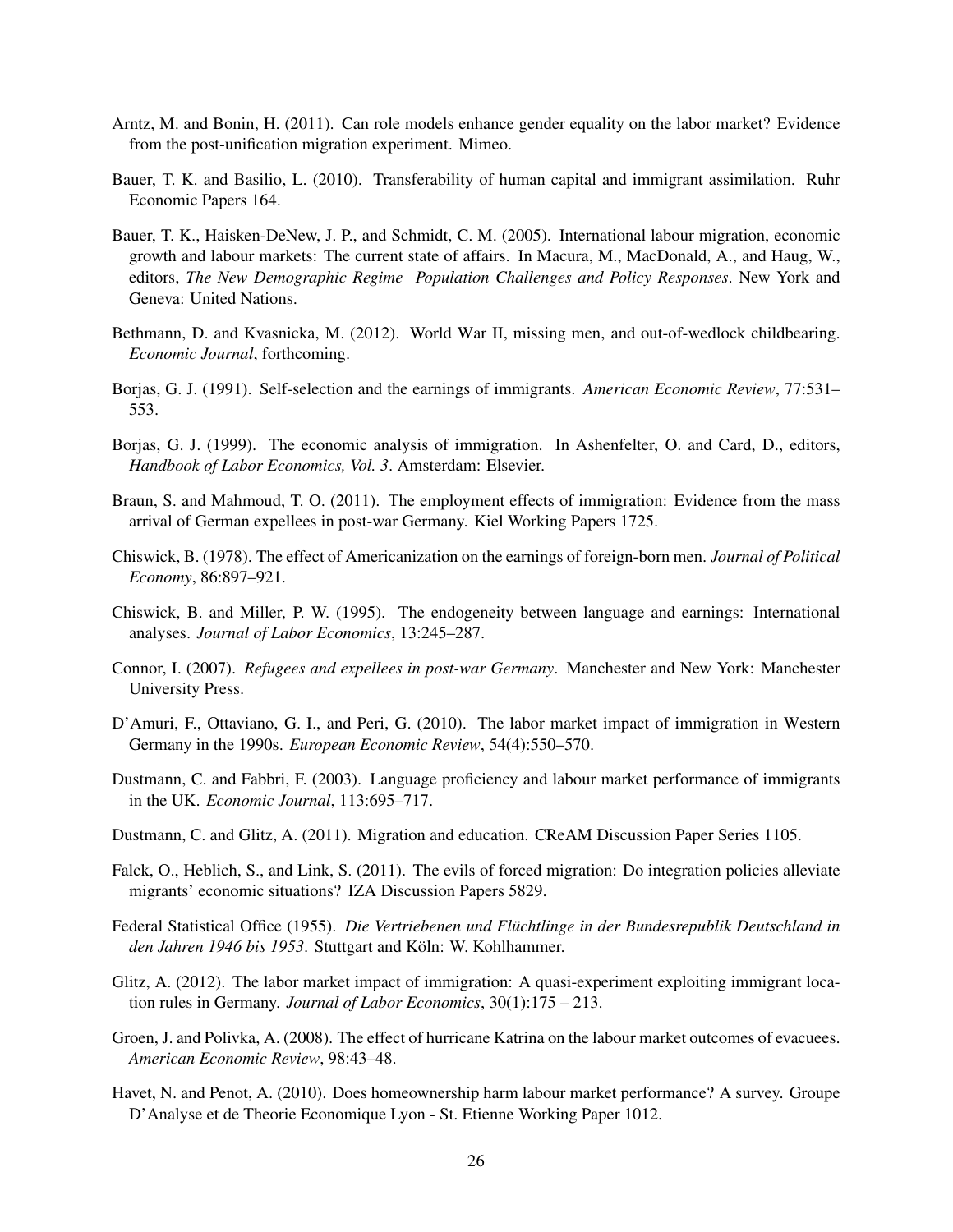- Hughes, M. L. (1999). *Shouldering the burdens of defeat: West Germany and the reconstruction of social justice*. Chapel Hill and London: The University of North Carolina Press.
- Ibáñez, A. M. and Vélez, C. E. (2008). Civil conflict and forced migration: The micro determinants and welfare losses of displacement in Colombia. *World Development*, 36:659–676.
- Imbens, G. W. and Wooldridge, J. M. (2009). Recent developments in the econometrics of program evaluation. *Journal of Economic Literature*, 47(1):5–86.
- Kerr, S. P. and Kerr, W. R. (2011). Economic impacts of immigration: A survey. NBER Working Papers 16736, NBER.
- Kondylis, F. (2007). Conflict displacement and labour market outcomes: Evidence from post-war Bosnia and Herzegovina. CEP Discussion Paper 778.
- Kondylis, F. (2008). Agricultural households and conflict displacement: Evidence from policy intervention in Rwanda. *Economic Development and Cultural Change*, 57:31–66.
- Lubotsky, D. (2007). Chutes or ladders? A longitudinal analysis of immigrant earnings. *Journal of Political Economy*, 115(5):820–867.
- Luttinger, P. (1986). Der Mythos der schnellen Immigration. Eine empirische Untersuchung zur Integration ¨ der Vertriebenen und Flüchtlinge in der Bundesrepublik Deutschland bis 1971. Zeitschrift für Soziologie, 15(1):20–36.
- Mikrozensus-Zusatzerhebung (1971). *Berufliche und soziale Umschichtung der Bevölkerung*. GESIS-Datenfile.
- Müller, W. (1979). Schulbildung und Weiterbildung als soziologische Hintergrundsvariablen. In Pappi, F. U., editor, *Sozialstrukturanalysen mit Umfragedaten*. Königstein: Athenäum Verlag.
- Prantl, S. and Spitz-Oener, A. (2011). The impact of immigration on natives' wages: Heterogeneity resulting from product and labor market regulation. Mimeo.
- Reichling, G. (1958). *Die Heimatvertriebenen im Spiegel der Statistik*. Berlin: Duncker & Humboldt.
- Sacerdote, B. (2009). When the saints come marching in: Effects of hurricanes Katrina and Rita on student evacuess. NBER Working Paper 14385, NBER.
- Sarvimäki, M., Uusitalo, R., and Jäntti, M. (2009). Long-term effects of forced migration. IZA Discussion Papers 4003, Institute for the Study of Labor (IZA).
- Schmidt, C. M. (1997). Immigrant performance in Germany: Labor earnings of ethnic German migrants and foreign guest-workers. *Quarterly Review of Economics and Finance*, 37(Supplement 1):379–397.
- Stewart, M. B. (1983). On least squares estimation when the dependent variable is grouped. *Review of Economic Studies*, 50(4):737–53.
- UNHCR (2011). *Global Trends 2010*. UNHCR.
- Vigdor, J. (2007). The Katrina effect: Was there a bright side to the evacuation of greater New Orleans? *The BE Journal of Economic Analysis and Policy (Advances)*, 7:64.
- Wiegand, L. (1991). *Der Lastenausgleich in der Bundesrepublik Deutschland 1949 bis 1985*. Frankfurt/Main: Lang.